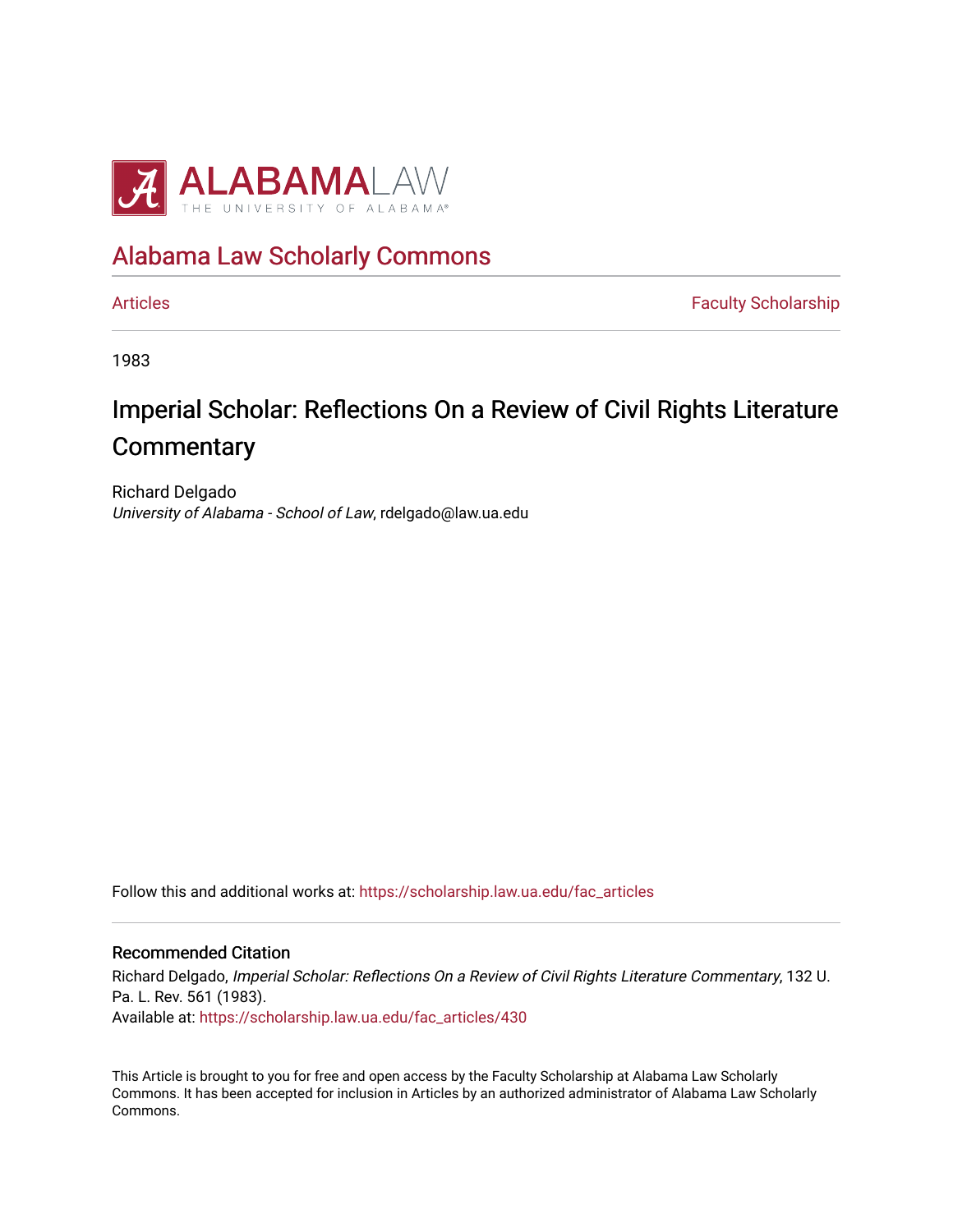### **COMMENTARY**

#### THE IMPERIAL SCHOLAR: REFLECTIONS ON A REVIEW OF CIVIL RIGHTS LITERATURE

#### RICHARD DELGADOt

#### I. CIVIL RIGHTS SCHOLARSHIP-IDENTIFYING **A** TRADITION

When I began teaching law in the mid-1970's, I was told **by** a number of well-meaning senior colleagues to "play things straight" in my scholarship-to establish a reputation as a scholar in some mainstream legal area and not get too caught up in civil rights or other "ethnic" subjects. Being young, impressionable, and anxious to succeed, I took their advice to heart and, for the first six years of my career, produced a steady stream of articles, book reviews, and the like, impeccably traditional in substance and form. The dangers my friends warned me about were averted; the benefits accrued. Tenure securely in hand, I turned my attention to civil rights law and scholarship.

Realizing I had a great deal of catching up to do, I asked my research assistant to compile a list of the twenty or so leading law review articles on civil rights. I gave him the criteria you would expect: frequent citation **by** courts and commentators; publication in a major law review; theoretical rather than practical focus, and so on. When he submitted the list, I noticed that each of the authors was white. Each was also male. I checked his work myself, with the same result. Further, a review of the footnotes of these articles disclosed a second remarkable coincidence-the works cited were also written **by** authors who were themselves white and male. I was puzzled. I knew that there are about one hundred Black, twenty-five Hispanic, and ten Native American law professors teaching at American law schools.' Many of

t Professor of Law, **UCLA. J.D.** 1974, University of California, Berkeley. **I** acknowledge the careful criticism and constructive comments of Derrick Bell, Michael Olivas, and Henry McGee, professors of law, in the preparation of this manuscript. They gave new meaning to the term "colleague." An earlier version of this paper was delivered at Harvard Law School in April **1983.**

**<sup>1</sup>** A directory of minority law professors listed 133 Black law professors, 22 Spanish-surnamed professors, and 4 American Indian professors for **1979-80. SECTION ON MINORITY GROUPS,** ASSOCIATION **OF AMERICAN LAW SCHOOLS, 1979-80** DIREC-TORY OF MINORITY LAW **FACULTY** MEMBERS (D.Bell ed. **1980)** [hereinafter cited as **1979-80** DIRECTORY]. The **1981-82** edition of this directory listed **198** Black law professors, 20 Chicano and Puerto Rican law professors, and **15** American Indian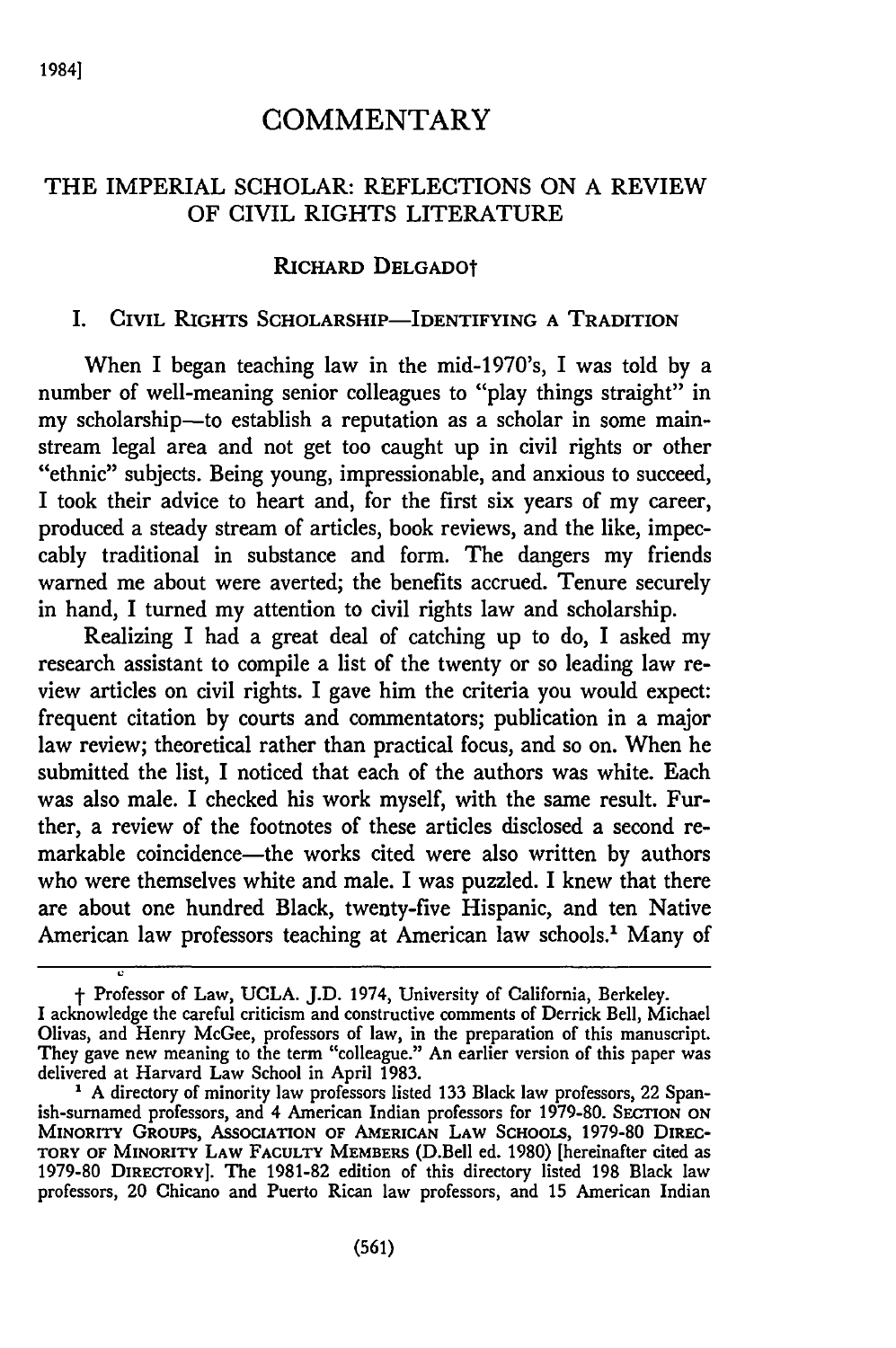them are writing in areas about which they care deeply: antidiscrimination law, the equality principle, and affirmative action. Much of that scholarship, however, seems to have been consigned to oblivion.<sup>2</sup> Courts rarely cite it, and the legal scholars whose work *really* counts almost never do. The important work is published in eight or ten law reviews and is written **by** a small group of professors, who teach in the major law schools.<sup>3</sup>

<sup>3</sup> The following are frequently cited authors, together with representative articles: Ackerman, *Integration for Subsidized Housing and the Question of Racial Occupancy Controls,* 26 **STAN.** L. REV. 245 (1974); Bickel, *The Supreme Court, 1960 Term-Foreword: The Passive Virtues,* 75 **HARV.** L. REv. 40 (1961); Bittker, *The Case of the Checker-Board Ordinance: An Experiment in Race Relations,* 71 **YALE** L.J. 1387 (1962); Black, *The Lawfulness of the Segregation Decisions,* 69 **YALE** L.J. 421 (1960); Blasi, Bakke *As Precedent: Does Mr. Justice Powell Have a Theory?* 67 **CALIF.** L. REV. 21 (1979); Brest, *The Supreme Court, 1976 Term-Foreword: In Defense of the Antidiscrimination Principle,* 90 HARV. L. REV. 1 (1976); Cox, The *Supreme Court, 1966 Term-Foreword: Constitutional Adjudication and the Promotion of Human Rights,* 80 **HARy.** L. **REV.** 91 (1966); Eisenberg, *Disproportionate Impact and Illicit Motive: Theories of Constitutional Adjudication,* 52 N.Y.U. L. REv. 36 (1977); Ely, *The Constitutionality of Reverse Racal Discrimination,* 41 U. **CHI.** L. **REV.** 723 (1974); Fiss, *The Supreme Court, 1978 Term-Foreword: The Forms of Justice,* 93 **HARV.** L. **REV.** 1 (1979); Graglia, *Special Admission of the "Culturally Deprived" to Law School,* 119 U. PA. L. REV. 351 (1970); Greenawalt, Judicial *Scrutiny of "Benign" Racial Preferences in Law School Admissions,* 75 COLUM. L. REv. 559 (1975); Gunther, *The Supreme Court, 1971 Term-Foreword: In Search of Evolving Doctrine on a Changing Court: A Model for a Newer Equal Protection,* <sup>86</sup> **HARV.** L. REV. 1 (1972); Hellerstein, *The Benign Quota, Equal Protection, and "The Rule in Shelley's Case,"* 17 RUTGERS L. REV. 531 (1963); Henkin, Shelley v. Kraemer: *Notes for a Revised Opinion,* 110 U. PA. L. REV. 473 (1962); Horowitz, *Unseparate but Unequal-The Emerging Fourteenth Amendment Issue in Public School Education,* 13 UCLA L. REv. 1147 (1966); Kaplan, *Equal Justice in an Unequal World: Equality for the Negro-The Problem of Special Treatment,* 61 Nw. U.L. REV. 363 (1966); Karst, *The Supreme Court, 1977 Term-Foreword: Equal Citizenship under the Fourteenth Amendment,* 91 **HARV.** L. REV. 1 (1977); Karst & Horowitz, *Affirmative Action and Equal Protection,* 60 VA. L. REv. 955 (1974); Michelman, *The Supreme Court, 1968 Term-Foreword: On Protecting the Poor Through the Fourteenth Amendment,* 83 **HARV.** L. REV. 7 (1969); O'Neil, *Racial Preference and Higher Education: The Larger Context,* 60 **VA.** L. REV. 925 (1974); Pollak, *Racial Discrimination and Judicial Integrity: A Reply to Professor Wechsler,* 108 U. PA. L. REV. 1 (1959); Sandalow, *Racial Preferences in Higher Education: Political Responsibilities and the Judicial Role,* 42 U. **CHI.** L. REV. 653 (1975); St. Antoine, *Color Blindness but not Myopia: A New Look at State Action, Equal Protection, and "Private" Racial Discrimination,* 59 **MICH.** L. REv. 993 (1961); Tribe, *Perspectives on* Bakke: *Equal Protection, Procedural Fairness, or Structural Justice?,*

professors. These figures do not include administrators, librarians, or professors not on tenure tracks.

*<sup>&#</sup>x27; See* Bell, Bakke, *Minority Admissions and the Usual Price of Racial Remedies,* 67 **CALIF.** L. REV. 3, 4 n.2 (1979) [hereinafter cited as Bell, *Price of Racial Remedies]* (listing minority scholarship overlooked by the Supreme Court in *Bakke,* including articles by Mildred Ravenell, Ralph Smith, Derrick Bell, Cruz Reynoso, Leo Romero, and Richard Delgado). See also D. BELL, JR., RACE, RACISM **AND AMERICAN LAW** (2d ed. 1980), the footnotes of which contain extensive reference to articles and books by minority legal scholars.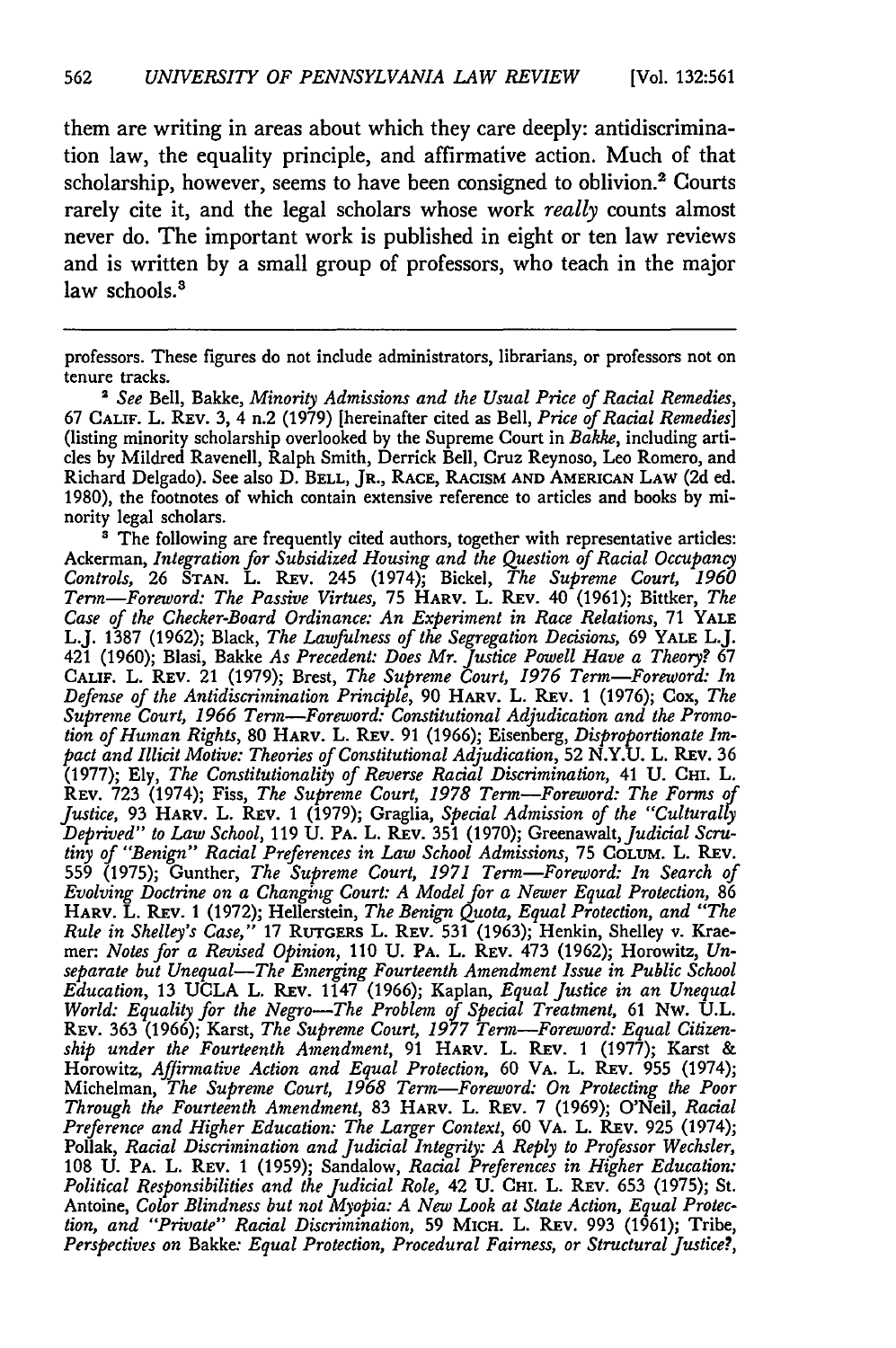Most of this latter work, to be sure, seems strongly supportive of minority rights. It is all the more curious that these authors, the giants in the field, only infrequently cite a minority scholar. My assistant and I prepared an informal sociogram, a pictorial representation of whocites-whom in the civil rights literature. It is fascinating. Paul Brest cites Laurence Tribe. Laurence Tribe cites Paul Brest and Owen Fiss. Owen Fiss cites Bruce Ackerman, who cites Paul Brest and Frank Michelman, who cites Owen Fiss and Laurence Tribe and Kenneth Karst **....**

It does not matter where one enters this universe; one comes to the same result: an inner circle of about a dozen white, male writers who comment on, take polite issue with, extol, criticize, and expand on each other's ideas." It **is** something like an elaborate minuet.

The failure to acknowledge minority scholarship extends even to nonlegal propositions and assertions of fact. W.E. DuBois, deceased Black historian, receives an occasional citation.5 Aside from him, little else rates a mention. Higginbotham's monumental *In the Matter of* Color<sup>6</sup> might as well not exist. The same is true of the work of Kenneth Clark,<sup>7</sup> Black psychologist and past president of the American Psychological Association, and Alvin Poussaint,<sup>8</sup> Harvard Medical School professor and authority on the psychological impact of race. One searches in vain for references to the powerful book **by** physicians Grier and Cobbs, *Black Rage,'* or to Frantz Fanon's *The Wretched of the* Earth,<sup>10</sup> or even to writings of or about Martin Luther King, Jr.,<sup>1</sup> Cesar Chavez,<sup>12</sup> and Malcolm X.<sup>13</sup> When the inner circle writers need

**92 HARv.** L. **REV.** 864 (1979); Van AIstyne, *Rites of Passage: Race, the Supreme Court, and the Constitution,* 46 U. CHI. L. **REv. 775** (1979); Van Alstyne & Karst, *State Action,* 14 **STAN.** L. **REv. 3** (1961); Wechsler, *Toward Neutral Principles of Constitutional Law,* **73 HARV.** L. **REV.** 1 (1959). The list contains articles published during the last 24 years; an adjustment has been made for recency of publication; relatively recent articles were included in the list even though they had received fewer citations than older articles. Not all authors have been active at a given time.

*4 Cf* Bell, *Price of Racial Remedies, supra* note 2, at 3-4, **6** (discussion of dominant role of white professors in the minority admissions debate).

*' See, e.g.,* Bittker, *supra* note **3,** at 1416 n.15 (citing DuBois, *Does the Negro Need Separate Schools?,* 4 J. **NEGRO EDUc.** 328, **331** (1935)).

**6** L. **HIGGINBOTHAM, IN THE MATTER OF COLOR (1978).**

**<sup>7</sup>**K. **CLARK, DARK** GHETTO (1965); K. **CLARK, PREJUDICE AND** YOUR **CHILD** (1955).

**8 J. COMER** *&* A. **POUSSAINT, BLACK CHILD CARE (1975).**

**9** W. **GRIER** & P. COBBS, **BLACK RAGE** (1968).

**10** F. **FANON, THE WRETCHED OF THE EARTH (C.** Farrington trans. 1966).

**11** *E.g.,* M.L. **KING,** JR., **WHY WE CAN'T WAIT** (1964); M.L. **KING,** JR., **STRENGTH TO LOVE** (1963); M.L. **KING, JR., WHERE Do WE** Go **FROM HERE: CHAOS OR COMMUNITY?** (1968).

**12** *E.g.,* **J. LEVY, CESAR CHAVEZ:** AUTOBIOGRAPHY **OF LA CAUSA** (1975); P. MATHIESSEN, **SAL** SI **PUEDES:** CESAR **CHAVEZ AND THE NEW** AMERICAN **REVOLU-**

**TION** (1969). **13 A. HALEY & MALCOLM** X, **THE AUTOBIOGRAPHY OF** MALCOLM X (1964).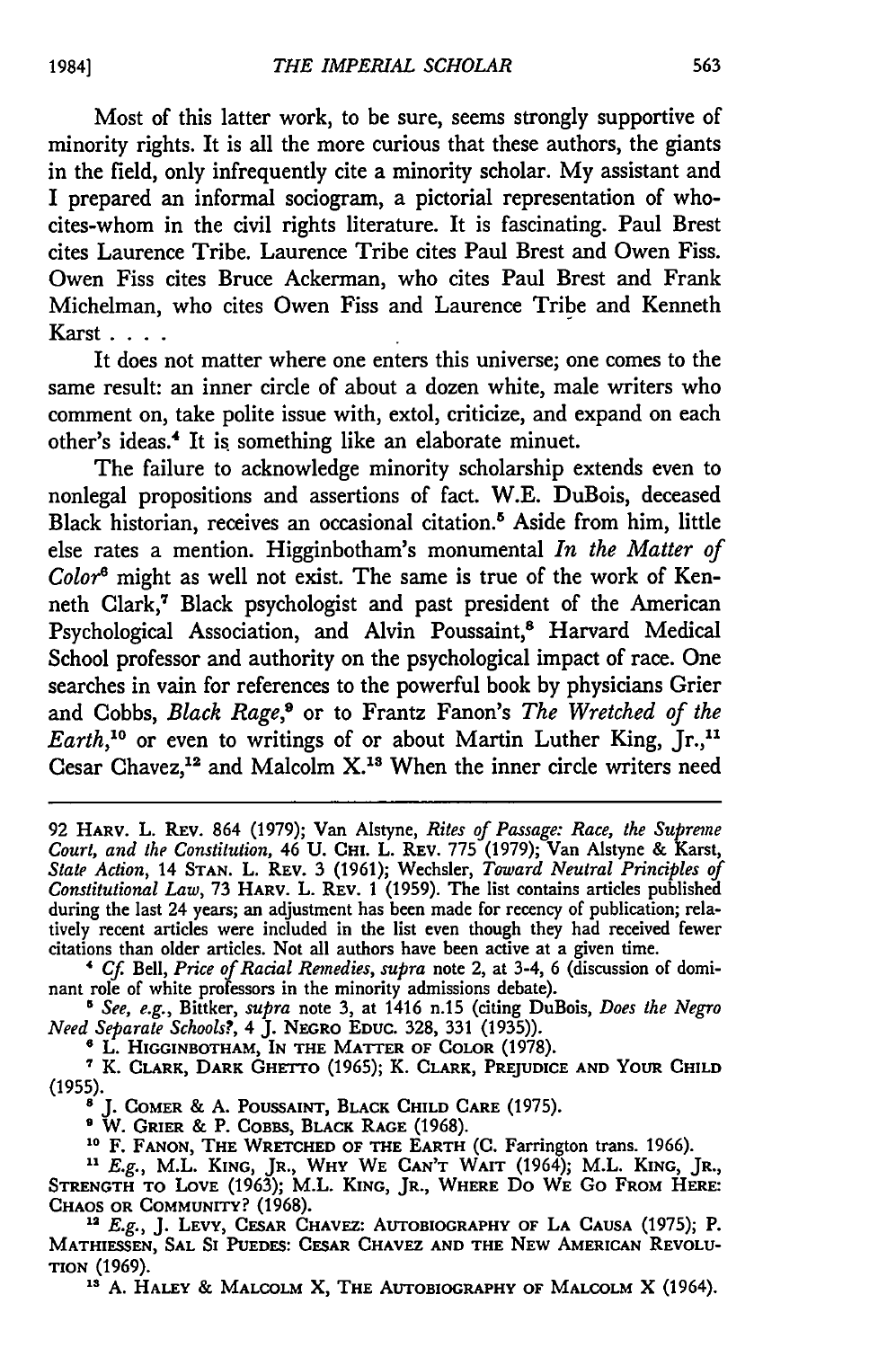authority for a factual or social scientific proposition about race they generally cite reports of the United States Commission on Civil Rights<sup>14</sup> or else each other.<sup>15</sup>

**A** single anecdote may **help** to illustrate what I mean. Recently a law professor who writes about civil rights showed me, for my edification, a draft of an article of his. It is, on the whole, an excellent article. It extols the value of a principle I will call "equal personhood." Equal personhood is the notion, implicit in several constitutional provisions and much case law, that each human being, regardless of race, creed, or color, is entitled to be treated with equal respect. To treat someone as an outsider, a nonmember of human society, violates this principle and devalues the self-worth of the person so excluded.

I have no quarrel with this premise, but, on reading the one hundred-plus footnotes of the article, I noticed that its author failed to cite Black or minority scholars, an exclusion from the community of kindred souls as glaring as any condemned in the paper. I pointed this out to the author, citing as illustration a passage in which he asserted that unequal treatment can cause a person to suffer a withered self-concept. Having just written an article on a related subject,<sup>16</sup> I was more or less steeped in withered self-concepts. I knew who the major authorities were in that area.

The professor's authority for the proposition about withered selfconcepts was Frank Michelman, writing in the *Harvard Law Review.*

**Why** the ready acceptance of minority scholars in social science research dealing with minority issues when minority legal scholars receive quite different treatment? Social science research may be less threatening to the status quo than legal research; much social science research is descriptive rather than change-oriented. Also, social science research may be peripheral to fundamental reallocations of power and decisionmaking authority; in contrast, legal scholarship may portend drastic changes in the status quo. *See infra* notes **61-76** and accompanying text.

**"** Delgado, *Words that Wound: A Tort Action for Racial Insults, Epithets, and Name Calling,* **17 HARV.** C.R.-C.L. L. **REV. 133 (1982).**

**<sup>14</sup>***See, e.g.,* **U.S. COMM'N ON CIVIL RIGHTS, REPORT ON HousING** (1961), *cited in* Kaplan, *supra* note **3,** at **397** n.67; **U.S. COMM'N ON CIVIL RIGHTS, REPORT ON EDUCATION (1961),** *cited in* Kaplan, *supra* note **3,** at **399** n.75.

**<sup>15</sup>** *See supra* notes 3-4 and accompanying text. This phenomenon may be contrasted with that which prevails in social science research. It is my own experience that in this other body of scholarly writing, minority status constitutes virtually a presumption of expertise; Blacks writing about the Black community and Chicanos about the Chicano community are accepted as equal (perhaps more-than-equal) partners. Indeed, ethnic studies departments sometimes resist hiring Caucasian faculty members out of the belief that they are generally less qualified for the position than candidates who are members of the minority group in question. Telephone interview with Michael Olivas, Director, Institute on Law **&** Higher Education, University of Houston (September 14, **1983).**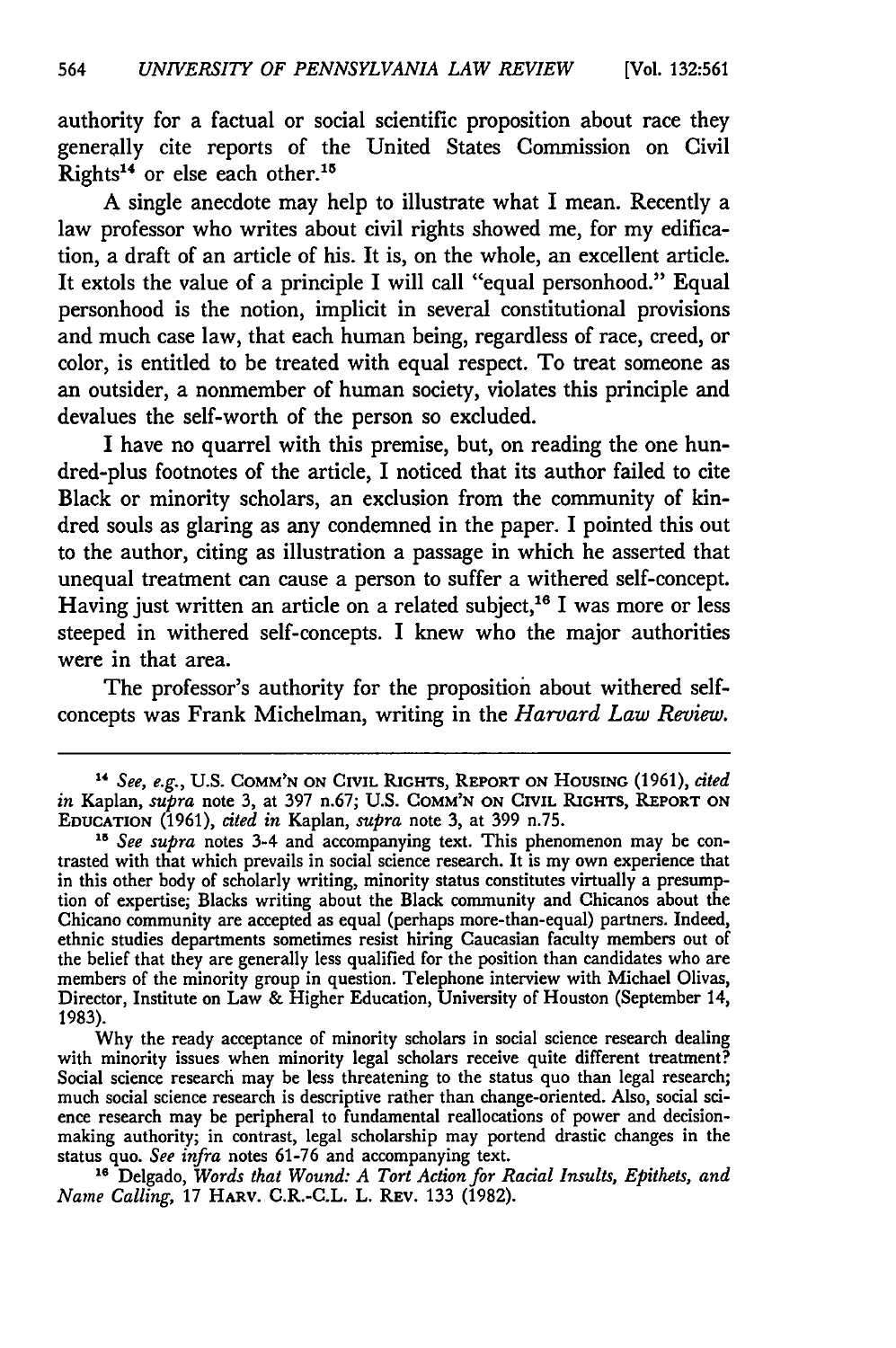I pointed out that although Frank Michelman may be a superb scholar and teacher, he probably has relatively little first-hand knowledge about withered self-concepts. I suggested that the professor add references to such works as Kenneth Clark's *Dark Ghetto1 "* and Grier and Cobbs's *Black Rage*,<sup>18</sup> and he agreed to do so. To justify his selection of Frank Michelman for the proposition about withered self-concept, the author explained that Michelman's statement was "so elegant."

Could inelegance of expression explain the absence of minority scholarship from the text and footnotes of leading law review articles about civil rights? Elegance is, without question, a virtue in writing, in conversation, or in. anything else in life. If minority scholars write inelegantly and Frank Michelman writes elegantly, then it would not be surprising if the latter were read and cited more frequently, and the former less so. But minority legal scholars seem to have less trouble being recognized and taken seriously in areas of scholarship other than civil rights theory.19 If elegance is a problem for minority scholars, it seems mainly to be so in the core areas of civil rights: affirmative action, the equality principle, and the theoretical foundations of race relations law.

In 1971, Judge Skelly Wright wrote an article entitled, *Professor Bickel, the Scholarly Tradition, and the Supreme Court.20* In the article, Judge Wright took a group of scholars to task for their bloodless carping at the Warren Court's decisions in the areas of racial justice and human rights. He accused the group of missing the central point in these decisions-their moral clarity and passion for justice-and labelled the group's excessive preoccupation with procedure and institutional role and its insistence that the Court justify every element of a decision under general principles of universal application, a "scholarly

1984]

**<sup>17</sup>**K. **CLARK, DARK GHETTO** (1965).

<sup>&</sup>lt;sup>18</sup> W. GRIER & P. COBBS, supra note 9.

**<sup>19</sup>**Articles and books by Harry Edwards and William Gould on labor law are widely cited in that field. For example, Gould, *Labor Arbitration of Grievances Involving Racial Discrimination,* **118** U. PA. L. REV. 40 (1969), has been cited in 7 cases and 34 law review articles. *See* SHEPARD'S LAW REVIEW **CITATIONS** (1979 & Sept. 1983). Similarly, Edwards, *Emerging Duty to Bargain in the Public Sector,* 71 MICH. L.REv. **885** (1973), has been cited in 41 cases and **30** law review articles. *See* **SHEP-**ARD'S **LAW** REVIEW CITATIONS (1979 & Sept. 1983). Henry McGee's articles and casebook on housing law are considered major works in the field. My own work is cited in such sundry places as M. **FRANKLIN &** R. **RABIN, CASES AND MATERIALS ON TORT LAW AND ALTERNATIVES 300 (3d** ed. **1983); J. NOWAK,** R. **ROTUNDA, & J. YOUNG, CONSTITUTIONAL LAW** 944 **(2d** ed. **1983);** R. **PERKINS, CRIMINAL LAW** 1074 (1982); M. **SHAPIRO &** R. **SPECE,** JR., **CASES, MATERIALS AND PROBLEMS ON BIOETHICS AND LAW 18, 55,** 100, 174, **278, 308, 451;** L. **TRIBE, AMERICAN CONSTI-TUTIONAL LAW** § **15-8,** at **912** n.12 **(1978).**

**<sup>10</sup>**84 HARV. L. **REV.** 769 **(1971).**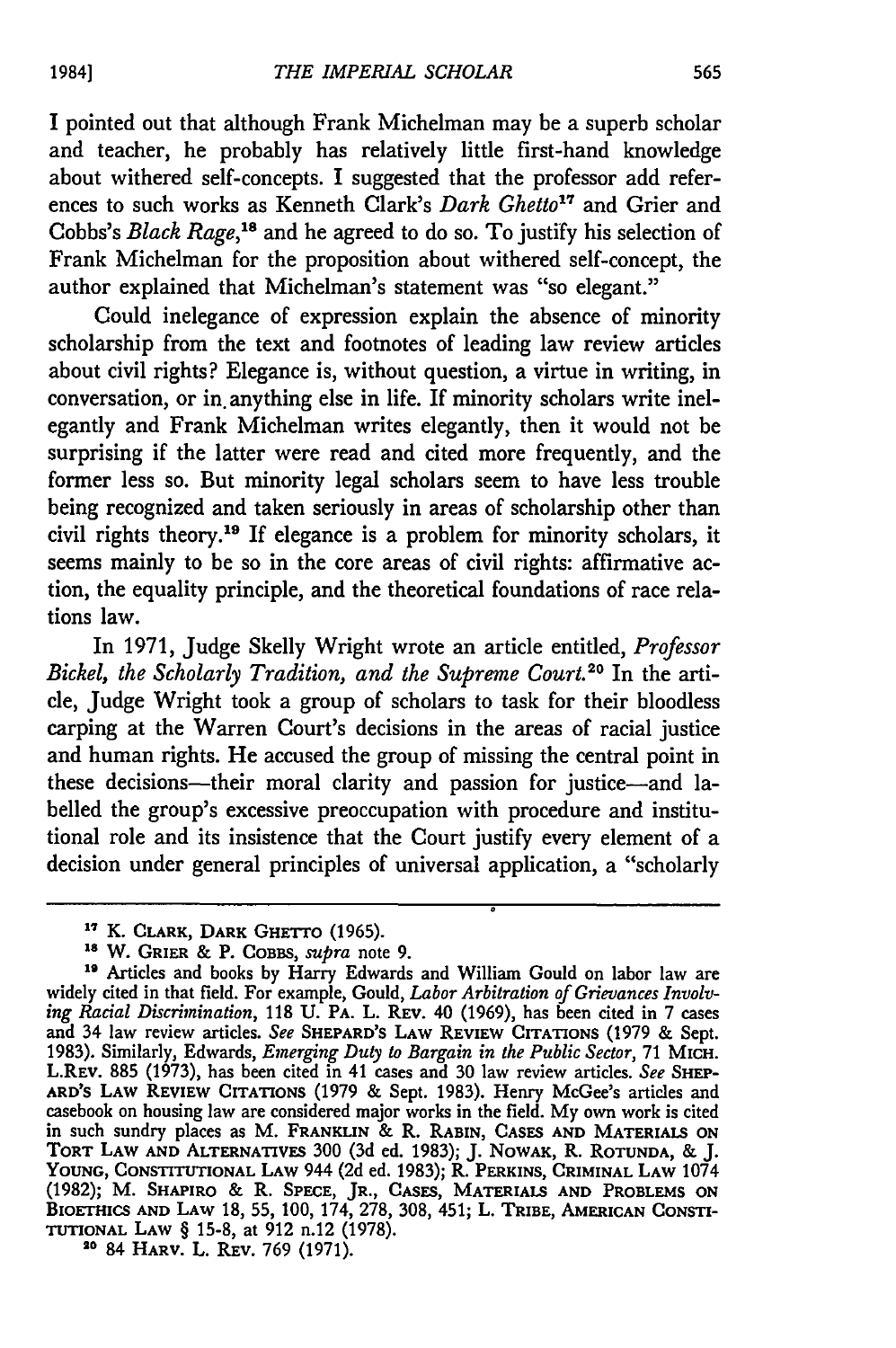tradition."<sup>21</sup>

I think I have discovered a second scholarly tradition. It consists of white scholars' systematic occupation of, and exclusion of minority scholars from, the central areas of civil rights scholarship. The mainstream writers tend to acknowledge only each other's work. It is even possible that, consciously or not, they resist entry by minority scholars into the field, $22$  perhaps counseling them, as I was counseled, to establish their reputations in other areas of law. I believe that this "scholarly tradition" exists mainly in civil rights; nonwhite scholars in other fields of law seem to confront no such tradition.<sup>23</sup>

#### II. **DEFECTS** IN IMPERIAL SCHOLARSHIP

To this point, I have been making an empirical claim. **A** person who disagreed with my thesis could attempt to show that some white inner-circle authors do cite nonwhite scholars appropriately, perhaps **by** introducing a sociogram of his or her own. **My** examination of the literature in the field, while admittedly not a scientific study, leads me to believe this is a vain task. **A** second response would assert that the exclusion of minority viewpoints from white scholarship about civil rights is, as they say, harmless error; it doesn't matter *who* advocates freedom and equality, as long as they are advocated **by** someone.

In one sense, this assertion echoes the holding of *Trafficante v. Metropolitan Life Insurance Co.*,<sup>24</sup> which gave white tenants standing to challenge a building owner's racially discriminatory renting practices on the ground that these rendered the building a white ghetto and deprived the tenants of interracial contacts. Everyone, not just minorities, has an interest in achieving a racially just society, so why should not anyone be free to advocate it in print? Does a contrary policy not deny free speech and constitute a gratuitous rejection of a helping hand?

Put in simple terms, what difference does it make if the scholarship about the rights of group *A* is written **by** members of group *B?* Although Derrick Bell raised this question in a footnote,<sup>25</sup> no one seems to have addressed it directly. There are, however, legal doctrines and case law that may suggest answers **by** way of analogy. Relevant

<sup>21</sup>*Id.* at **776-77** (tradition pursued **by** "self-appointed scholastic mandarins"); *id.* at **784, 789-92, 803** (further criticism of "scholarly tradition").

*<sup>22</sup>See infra* notes 64-70, 77 and accompanying text.

**<sup>23</sup>***See supra* note 19 and accompanying text.

<sup>24</sup>409 U.S. 205 (1972).

**<sup>2&#</sup>x27;5** Bell, *Price of Racial Remedies, supra* note 2, at 4 n.2.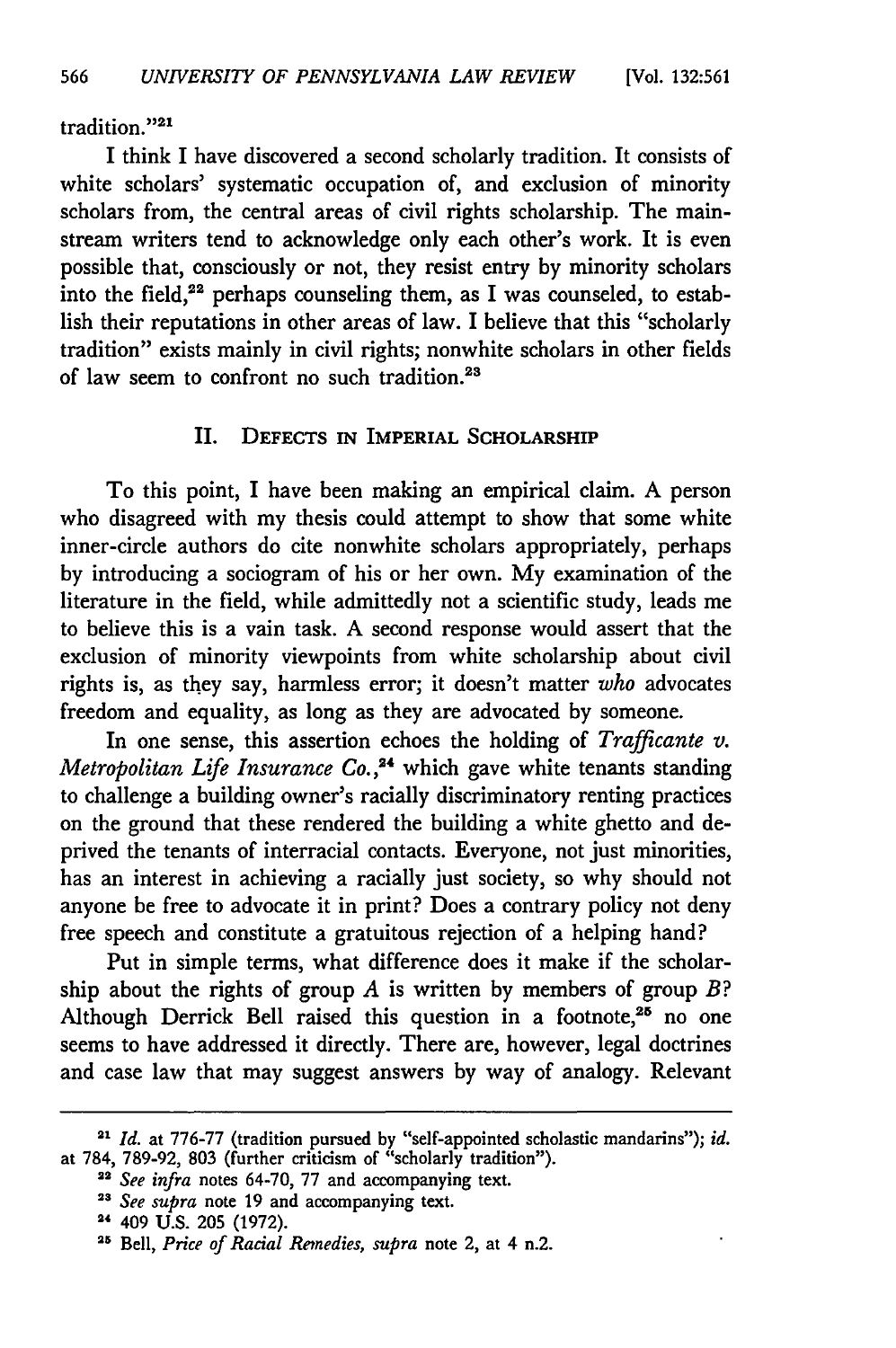doctrines include standing,<sup>26</sup> real party in interest,<sup>27</sup> and *jus tertii*,<sup>28</sup> doctrines which in general insist that *B* does not belong in court if he or she is attempting, without good reason, to assert the rights of, or redress the injuries to  $\tilde{A}$ . We also have rules pertaining to joinder of parties,<sup>29</sup> intervention,<sup>30</sup> and representation in class suits,<sup>31</sup> all of which serve to assure that the appropriate parties are before the court. On a more general level, our political and legal values contain an antipaternalistic principle that forbids *B* from asserting *A's* interest if *A* is a competent human being of adult years, capable of independently deciding upon and asserting that interest.

Abstracting from these principles, it is possible to compile an  $a$ *priori* list of reasons why we might look with concern on a situation in which the scholarship about group *A* is written by members of group *B.* First, members of group *B* may be ineffective advocates of the rights and interests of persons in group *A.* They may lack information; more important, perhaps, they may lack passion, or that passion may be misdirected. *B's* scholarship may tend to be sentimental, diffusing passion in useless directions, or wasting time on unproductive breast-beating. Second, while the *B's* might advocate effectively, they might advocate the wrong things. Their agenda may differ from that of the *A's*;<sup>32</sup> they may pull their punches with respect to remedies, especially where remedying *A's* situation entails uncomfortable consequences for *B.* Despite the best of intentions, *B's* may have stereotypes embedded deep in their psyches that distort their thinking, causing them to balance interests in ways inimical to *A's.* Finally, domination by members of group *B* may paralyze members of group *A,* causing the *A's* to forget how to flex their legal muscles for themselves.

A careful reading of the inner circle articles suggests that many of the above mentioned problems and pitfalls are not simply hypothetical, but do in fact occur. A number of the authors were unaware of basic facts about the situation in which minority persons live or ways in

**<sup>26</sup>***See* J. **COUND, J. FRIEDENTHAL & A. MILLER, CIVIL PROCEDURE: CASES AND** MATERIALS 523 (3d ed. 1980) [hereinafter cited as **COUND].** *See generally* Davis, *Standing: Taxpayers and Others,* 35 U. **CH.** L. REV. 601 (1968) (discussing relationship between standing and plaintiff interests in constitutional challenges to government expenditures by taxpayers). *<sup>217</sup>See* **COUND,** *supra* note 26, at 522-26; *see also* **FED.** R. Civ. P. 17(a).

<sup>28</sup>*See* 11 AM. **JUR. 2D** *Bills and Notes §* 655 (1963).

**<sup>29</sup>***See* **COUND,** *supra* note 26, at 522-53; *see also* **FED.** R. Civ. P. 18, 19.

*SO See* **COUND,** *supra* note 26, at 625-42; *see also* FED. R. Civ. P. 24. **<sup>2</sup>***See* **COUND,** *supra* note 26, at 561-601; *see also* **FED.** R. Civ. P. 23(a)(4).

**<sup>32</sup>**For a discussion of the conflict between the traditional civil rights lawyer, the

black litigants, and the white liberal financial supporters, see Clark, *The Lawyer in the Civil Rights Movement-Catalytic Agent or Counter-revolutionary?,* 19 U. **KANS.** L. REV. 459, 469 (1971).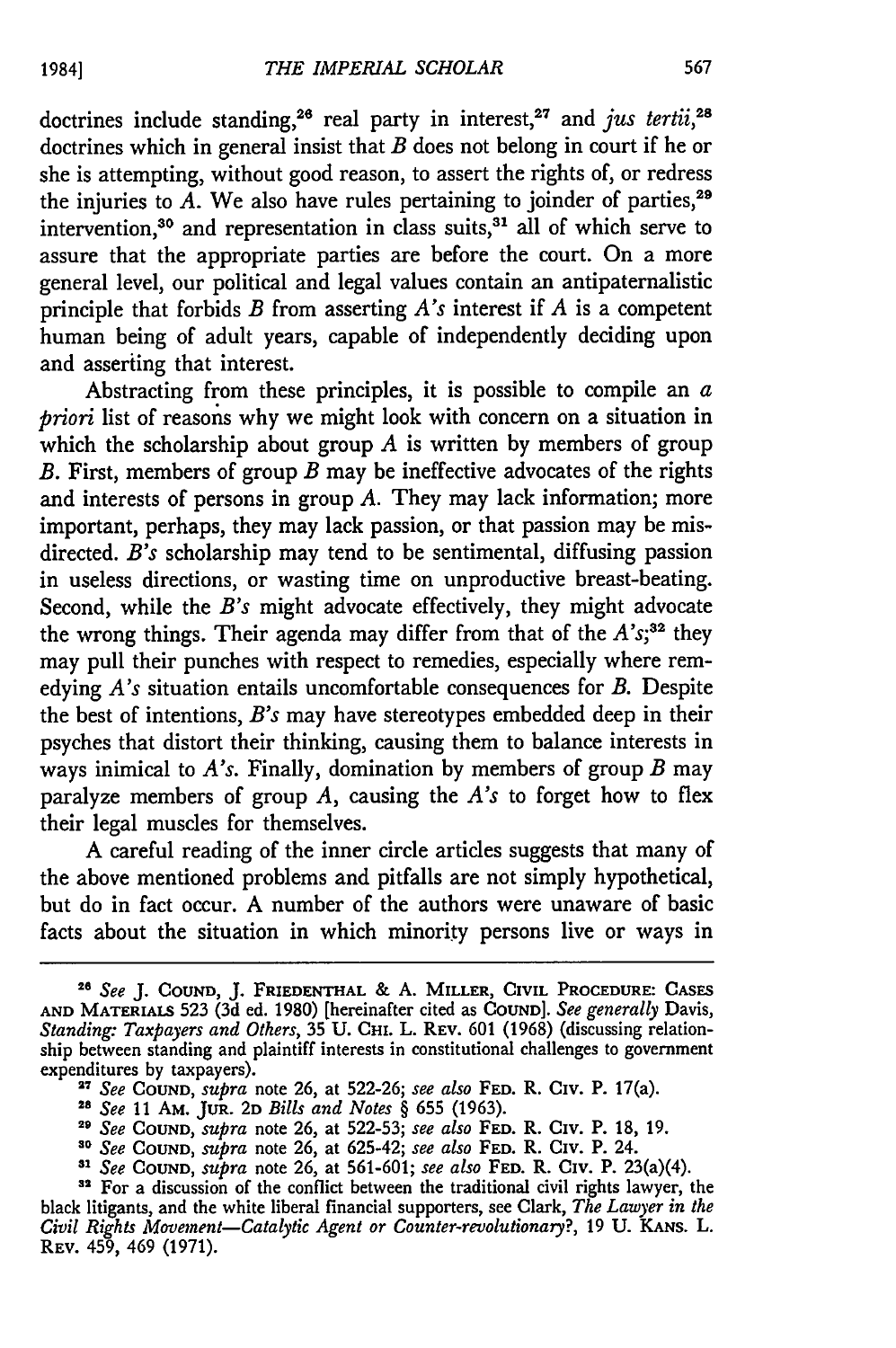which they see the world. From the viewpoint of a minority member, the assertions and arguments made by nonminority authors were sometimes so naive as to seem incomprehensible and hardly merit serious consideration. For example, some writers took seriously the *reductio ad absurdum* argument about an infinitude of minorities (if Blacks and Hispanics, why not Belgians, Swedes, and Italians; what about an individual who is one-half Black, or three-quarters Hispanic?),<sup>33</sup> or worried about whether a white citizen forced to associate with Blacks has his or her freedom of association violated as much as a Black compelled to attend segregated schools." One author reasoned that *Carolene Products* "footnote four" analysis is no longer fully applicable to American Blacks, because they have ceased to be an insular minority in need of heightened judicial protection.35 Another placed the burden on proponents of preferential admissions to show that no nonracial alternative exists, because today's minority may become tomorrow's majority and vice versa.36

In addition to factual ignorance or naiveté, some of the writing suffered from a failure of empathy, an inability to share the values, desires, and perspectives of the population whose rights are under consideration. In his article, *Serving Two Masters: Integration Ideals and Client Interests in School Desegregation Litigation*,<sup>37</sup> Derrick Bell pointed out that litigators in school desegregation cases have often seemed unaware of what their clients really wanted, or have pursued one remedy (e.g., integration) out of ideological commitment, even though the client wanted something different (e.g., better schools).<sup>38</sup> A similar distancing of the scholar from the community he writes about was visible in the civil rights commentaries. The authors in the core group tended to be very concerned about *procedure.* Many of the articles were devoted, in various measures, to scholarly discussions of the standard of judicial review that should be applied in different types of civil rights suits.39 Others were concerned with the relationship between federal and state authority in antidiscrimination law, or with the respective competence of a particular decisionmaker to recognize and redress racial discrimination.<sup>40</sup> One could easily conclude that the ques-

**<sup>33</sup>**Graglia, *supra* note 3, at 352; Van Alstyne, *supra* note 3, at 804-07.

<sup>&</sup>lt;sup>34</sup> Wechsler, *supra* note 3, at 34.

**<sup>35</sup>**Fiss, *supra* note 3, at 7.

**<sup>36</sup>**O'Neil, *supra* note 3, at 933-34; cf. *supra* note 33 and accompanying text.

**<sup>37</sup>**85 **YALE** L.J. 470 (1976).

**<sup>3</sup>** *See id.* at 471-72, 482-87.

**<sup>39</sup>***See, e.g.,* Ely, *supra* note 3, at 727; Fiss, *supra* note 3, at 7; Greenawalt, *supra* note 3, at 559; O'Neil, *supra* note 3, at 927; Tribe, *supra* note 3, at 865-67.

**<sup>40</sup>***See, e.g.,* Gunther, *supra* note 3, at 43-46; Tribe, *supra* note 3, at 876-77;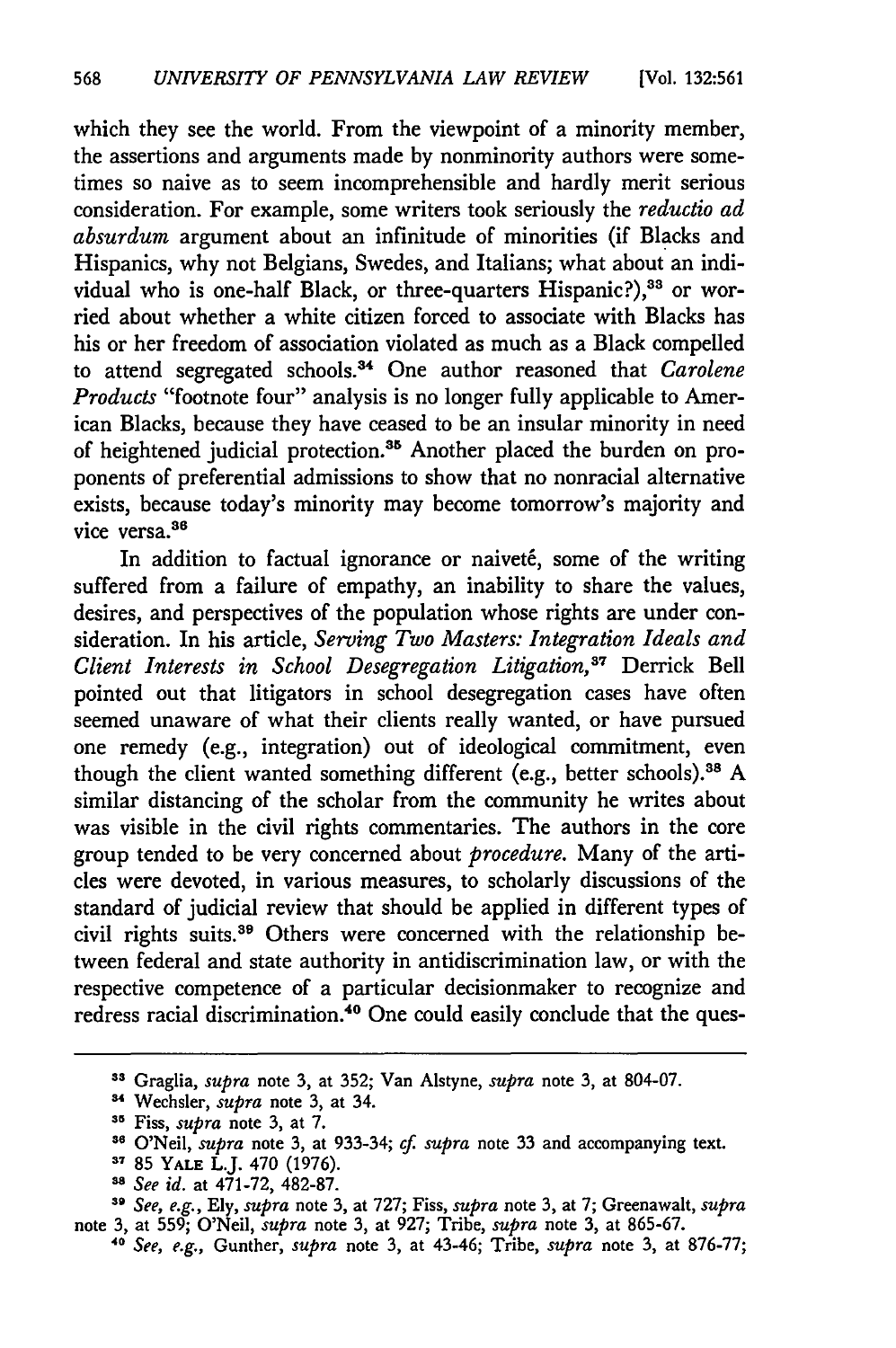tion of who goes to court, what court they go to, and with what standard of review, are the burning issues of American race-relations law. Perhaps the emphasis on procedure and judicial role is harmless, just a peculiar kink lawyers get in law school; but, as I will argue later in this essay, there is more to it than that.<sup>41</sup>

Other peculiarities of perspective surfaced in connection with choosing a principle on which to base (or oppose) affirmative action. Measures to increase minority representation in education and the work force have been justified in three broad ways: reparations (or retribution);<sup>42</sup> social utility,<sup>43</sup> or distributive justice.<sup>44</sup> The reparations argument emphasizes that white society has mistreated Blacks, Native Americans, and Hispanics and now must make amends for that mistreatment. Utility-based arguments justify affirmative action on the ground that increased representation of minorities will be useful to society. The distributive justice rationale says that there is a certain amount of wealth available and argues that everyone is entitled to a minimum share of it. Many of the minority scholars emphasize the reparations argument and stress the inherent cost to Whites; the authors of the inner circle articles generally make the case on the grounds of utility or distributive justice.<sup>45</sup>

Wechsler, *supra* note **3.**

**<sup>41</sup>***See infra* text accompanying note **72.**

*42 See, e.g.,* **D.** BELL, JR., RACE, **RACISM, AND** AMERICAN **LAW** 44-47 (2d ed. 1980).

*43 See, e.g.,* Karst & Horowitz, *supra* note **3,** at 964-66.

*44 See, e.g.,* Michelman, *supra* note **3,** at **13.**

*41 Compare, e.g.,* **D.** BELL, JR., *supra* note 42, at 44-47 ("Reparations for Racism"); Bell, Brown v. Board of Education *and the Interest Convergence Dilemma,* 93 HARV. L. REV. 518, **523** (1980) (It follows that the "availability of fourteenth amendment protection in racial cases may not actually be determined by the character of harm suffered by blacks or the quantum of liability proved against whites." Instead racial remedies may be the "outward manifestations of unspoken **.** . **.** judicial conclusions that the remedies, if granted, will secure, advance, or at least not harm societal interests deemed important by middle and upper class whites.") *and* Burns, *Law and Race in America,* in **THE POLrrICs OF** LAW **82 (D.** Kairys ed. 1982) (historical examples of racially disparate treatment) *with* Brest, *supra* note **3,** at 49-51 (rejecting group-based reparations and distributive justice); Ely, *supra* note 3, at **723** (concern with utility, curing society of the sickness of racism); Karst & Horowitz, *supra* note **3,** at 964-66 (utility); Michelman, *supra* note **3,** at **13** (distributive justice); Sandalow, *supra* note **3,** at **673-74** (utility) *and* Van Alstyne, *supra* note **3,** at 803-10 (social disutility: affirmative action will lead to competition and resentment among racial minorities). *But see* Black, *Civil Rights in Times of Economic Stress-Jurisprudential and Philosophic Aspects,* 1976 U. **ILL.** L.F. 559, 566 (1981); Black, *supra* note 3 (Black, a nonminority author derives duty to redress racial discrimination from society's past misconduct toward Blacks); Wasserstrom, *Racism, Sexism, and Preferential Treatment: An Approach to the Topics,* 24 **UCLA** L. REV. 581, 615-22 (1977) (nonminority author ar gues for affirmative action to correct injustices grounded in history and contemporary reality).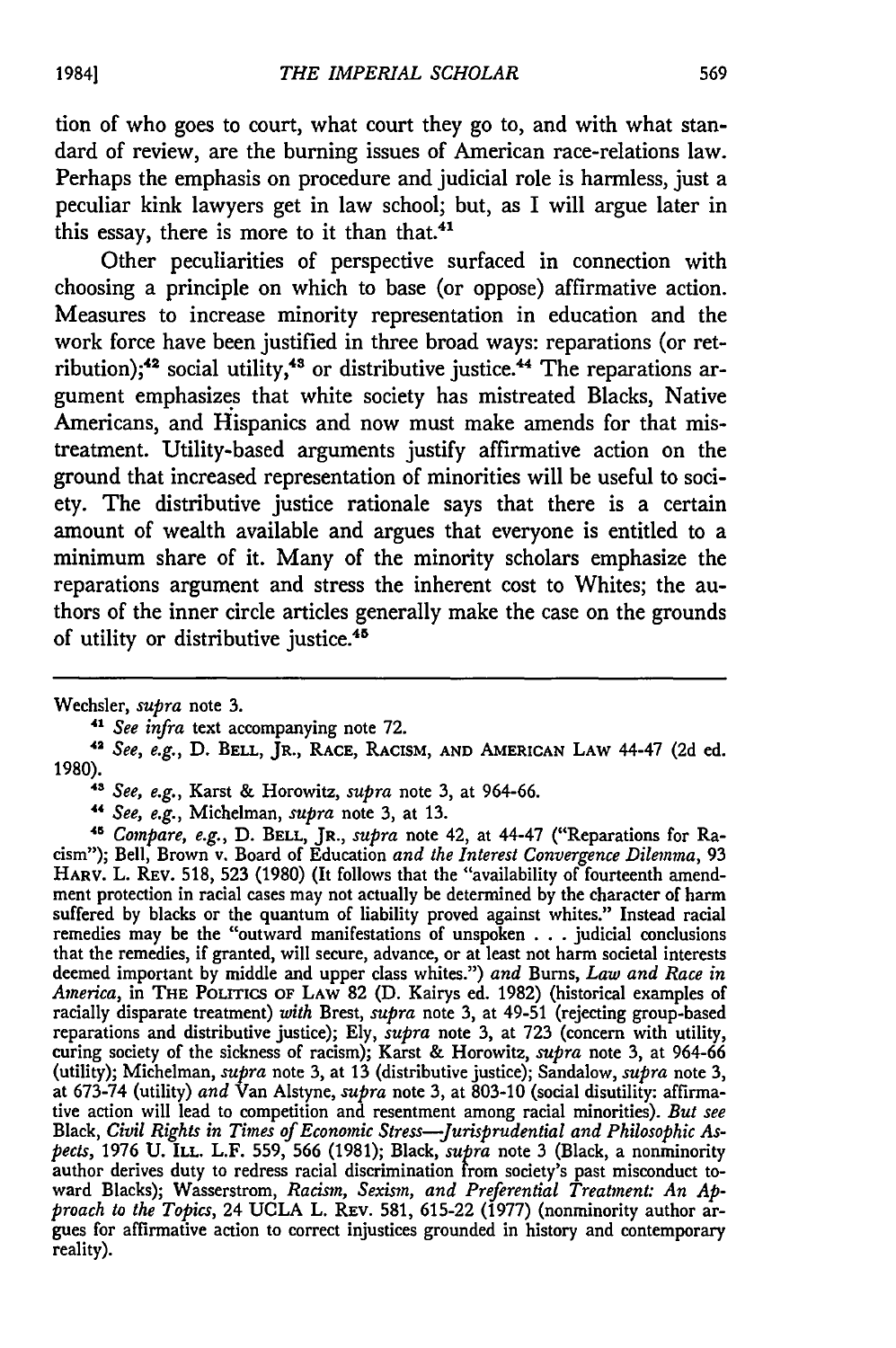Emphasizing utility or distributive justice as the justification for affirmative action has a number of significant consequences. It enables the writer to concentrate on the present and the future and overlook the past. There is no need to dwell on unpleasant matters like lynch mobs, segregated bathrooms, Bracero programs, migrant farm labor camps, race-based immigration laws, or professional schools that, until recently, were lily white. The past becomes irrelevant; one just asks where things are now and where we ought to go from here, a straightforward social-engineering inquiry of the sort that law professors are familiar with and good at. But just as the adoption of either of the two present-oriented perspectives renders the investigation comfortably safe, it robs affirmative action programs of their moral force in favor of a sterile theory of fairness or utility.<sup>46</sup> No doubt there is a great social utility to affirmative action, but to base it solely on that ground ignores the *right* of minority communities to be made whole, and the *obligation* of the majority to render them whole. Moreover, what if the utility calculus changes in the future, so that the programs no longer appear "useful" to the majority?<sup>47</sup> Can society then ignore those who still suffer the effects of past discrimination?

Distributive justice is a somewhat less objectionable ground for justifying affirmative action, but it too ignores history and makes for a rather weak, pallid case. It also invites the neutral-principles response:48 if the idea is to start playing fair now, how can we achieve fairness by discriminating against whites? Moreover, the remedies espoused under both the social utility and distributive justice rationales are often justified because they have been voluntarily created by legislatures, employers, or schools.<sup>49</sup> A "we-they" analysis, espoused by several of the commentators,<sup>50</sup> justifies a disadvantage that *we* (the major-

**<sup>46</sup>**In some guises, utility-based justifications are also demeaning. In law school admissions, for example, majority persons may be admitted as a matter of right, while minorities are admitted because their presence will contribute to "diversity." Diversity means that the minority admittees have different skin color, different life experiences, and bring different perspectives, for example perspectives on police conduct, to the classroom. The assumption is that such diversity is educationally valuable to the majority. But such an admissions program may well be perceived as treating the minority admittee as an ornament, a curiosity, one who brings an element of the piquant to the lives of white professors and students. Do not women treated in this manner complain, rightly, for the same reasons?

**<sup>11</sup>Cf.** Graglia, *supra* note 3, at 361 (affirmative admission of minorities doomed to fail; programs will only lead to frustration and failure and so are not socially useful).

*<sup>4</sup> See* Graglia, *supra* note 3, at 352; Van Alstyne, *supra* note 3, at 809-10. For a discussion of the neutral-principles theory, see generally Wechsler, *supra* note 3.

*<sup>9</sup> E.g.,* Ely, *supra* note 3, at 732-40 ("we-they" analysis shows that discrimination of majority against itself is benign, thus permissible).

*<sup>50</sup>Id.* at 732-38; Greenawalt, *supra* note 3, at 569-76; *see also* Brest, *supra* note 3, at 16-17 ("benign" racial discrimination benefitting minority at expense of society at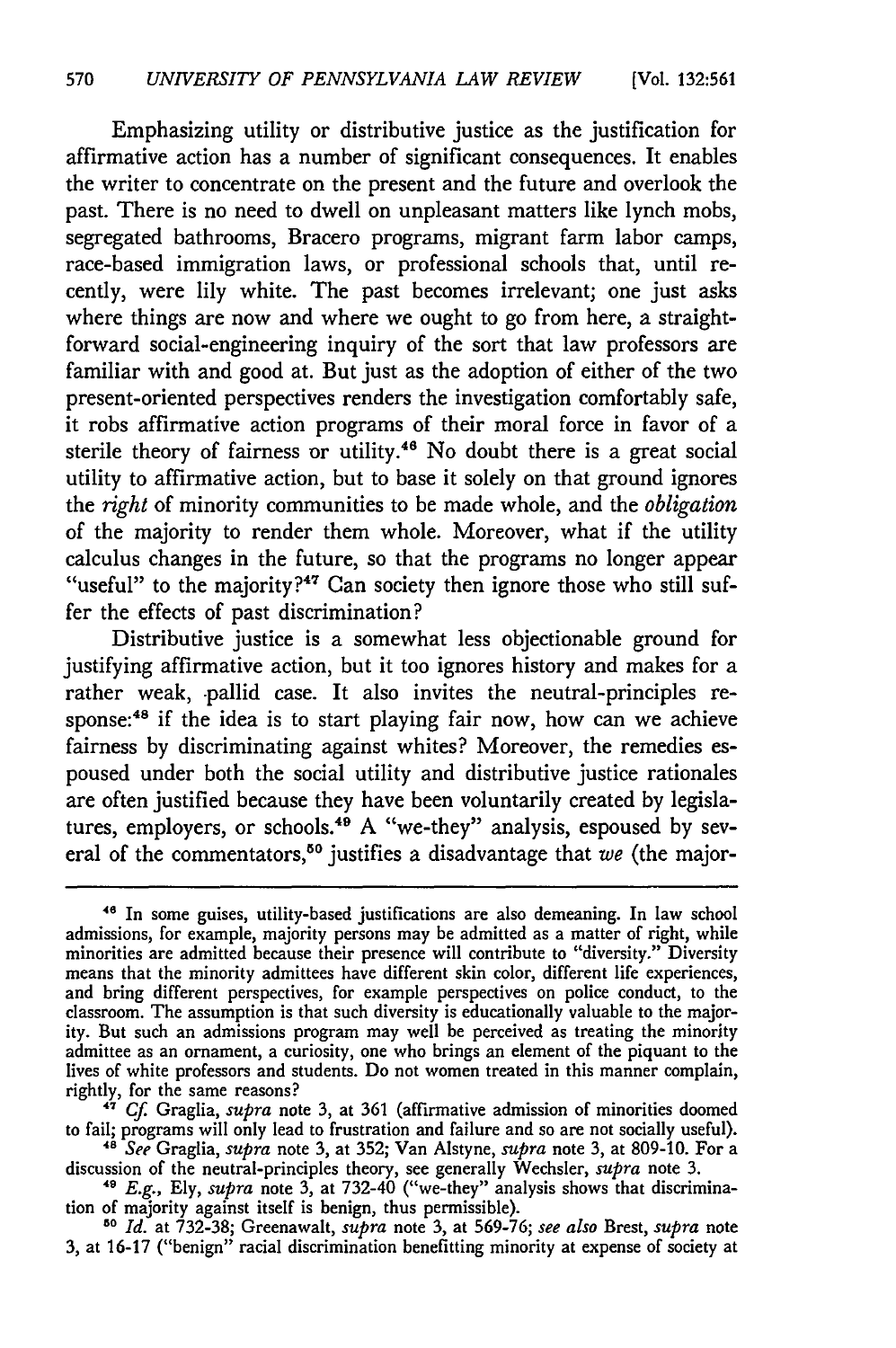ity) want to impose on ourselves to favor *them* (the minority). This type of thinking, however, leaves the choice of remedy and the time frame for that remedy in the hands of the majority; it converts affirmative action into a benefit, not a right. It neglects the possibility that a disadvantaged minority may have a moral claim to a particular remedy.

The inner-circle commentators rarely deal with issues of guilt and reparation. When they do, it is often to attach responsibility to a scapegoat, someone of another time or place, and almost certainly of another social class than that of the writer. These writers tend to focus on intentional and determinable *acts* of discrimination inflicted on the victim **by** some perpetrator and ignore the more pervasive and invidious forms of discriminatory *conditions* inherent in our society. This "perpetrator" perspective<sup>51</sup> deflects attention from the victim-class, the Blacks, Native Americans, Chicanos, and Puerto Ricans who lead blighted lives for reasons directly traceable to social and institutional injustice.

**A** corollary of this perspective is that racism need not be remedied **by** means that encroach too much on middle or upper-class prerogatives.<sup>52</sup> If racial inequality is mainly the fault of the isolated redneck, outmoded ritual violence, or even long abrogated governmental actions, then remedies that would encroach on simple "conditions" of life-middle-class housing patterns, for example, or the autonomy of local school boards-are unnecessary.<sup>53</sup> Many persons of minority race see racism as including institutional components that extend far beyond lynch mobs, segregated schools, or epithets like "nigger" or "spick."<sup>54</sup> Self-interest, mixed with inexperience, may make it difficult for the privileged white male writer to adopt this perspective or face up to its implications.<sup>55</sup>

large).

**<sup>&</sup>quot;1** The term "perpetrator" perspective is used in Freeman, *Antidiscrimination Law: A Critical Review,* in **THE PoLrrIcs OF LAW 96, 98-99 (D.** Kairys ed. **1982);** Freeman, *Legitimizing Racial Discrimination through Antidiscrimination Law: A Critical Review of Supreme Court Doctrine,* **62 MINN.** L. REv. 1049, 1052-54 **(1978).** The perpetrator perspective has been embraced **by** authors in varying forms and to varying degrees. See, e.g., Brest, *supra* note **3,** at 2 (discussing the antidiscrimination principle which lies at the core of most state and federal civil rights legislation: **"By** definition the antidiscrimination principle applies only to race-dependent decisions and their effects." *Id.* at **5);** Eisenberg, *supra* note **3,** at **132-55** (motive analysis: to offer protection, the Court must be convinced that the decisionmaker's motives are illicit).

*<sup>52</sup>See supra* sources cited in note **51;** Bell, *Price of Racial Remedies, supra* note 2, at **7-12, 19.**

<sup>&</sup>lt;sup>53</sup> For a discussion of the resistance of whites to any policy requiring them to pay for racial wrongs they did not themselves commit, see Bell, *Price of Racial Remedies, supra* note 2, at 3-4, 12, **16.**

**<sup>5</sup>** On institutional racism, see Wasserstrom, *supra* note 45, at **596-603.**

<sup>&</sup>lt;sup>55</sup> Such persons rarely, if ever, experience group-based harm or confront social institutions that are systematically biased against them; all injurious treatment that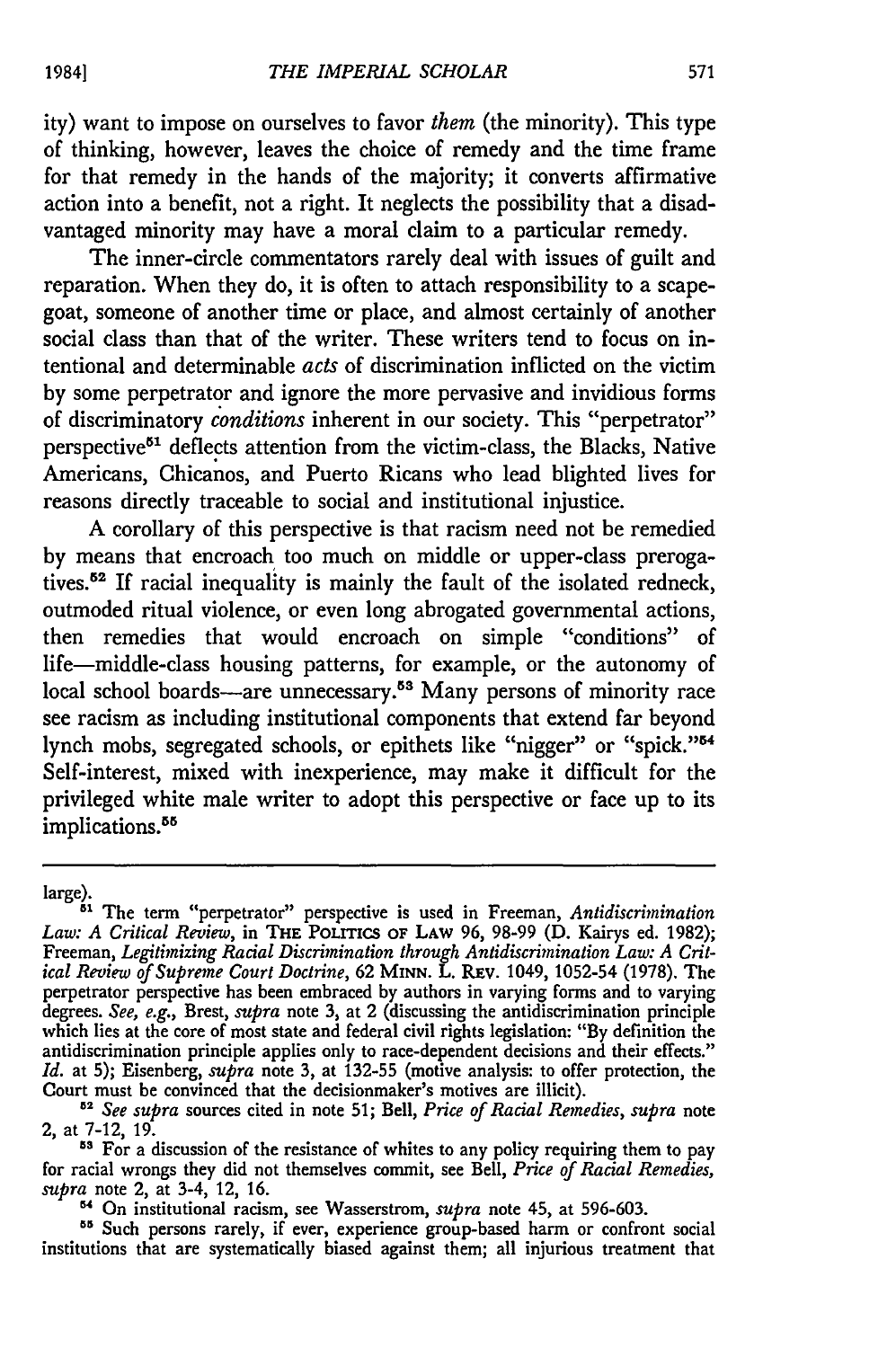The uniformity of life experience of the inner circle of writers may color not only the way they conceptualize and frame problems of race, but also the solutions or remedies they devise. Remedies pursued at "all deliberate speed"<sup>56</sup> or couched in terms of vague targets and goals entered the law when the legal system turned in earnest to problems of race. Their appearance is probably related to a utility-based perspective which ignores past injustices and simply seeks to engineer a solution with the most utility to society as a whole and the minimal amount of disruption. If the issue is not one of simple injustice requiring immediate correction, but merely an unfortunate and abstractly created problem requiring remedy, that leisurely treatment is not surprising.

Moreover, regardless of the scope and time frame of racial remedies, their costs are generally imposed disproportionately on minorities and lower-class whites.<sup>57</sup> Most university affirmative action programs, for example, pit minorities against each other and against low-income whites. The programs generate hostility among these groups,<sup>58</sup> while exempting from such unpleasantness the high-achieving white product of a private prep school and Ivy League college,<sup>59</sup> who can remain aloof from these battles. There is an alternative-an overhaul of the admissions process and a rethinking of the criteria that make a person a deserving law student and future lawyer. It would be possible to devise admission standards that would result in a proportionate number of minorities, whites, and women gaining admission. Minority commentators have suggested such an approach,<sup>60</sup> but it has been often ignored and never instituted.

Despite the potential bias of mainstream scholarship, it might be argued that law review writing is basically harmless. The reviews are almost never read by anyone outside a narrow readership and rarely have any impact on the real world. Since the genre is essentially innoc-

*See* Bell, *Price of Racial Remedies, supra* note 2.

comes their way is individually based, and comparatively infrequent. Why should not this same picture apply to minorities, who are simply subject to a somewhat more incessant version of it?

<sup>&</sup>lt;sup>86</sup> Brown v. Board of Educ., 349 U.S. 294, 300-01 (1955). For a critique of the *Brown* remedy, see Wasserstrom, *supra* note 45, at 599-600; *see also* Bell, *Price of Racial Remedies, supra* note 2, at 11-12 (discussing that mainstream whites may support nondiscrimination in theory, but avoid or even oppose its remediation).

<sup>8</sup> *Id.* at 14-16, 19 (resistance of working class whites to affirmative action programs); Van Alstyne, *supra* note 3, at 803-10 (affirmative action leads to competition and resentment among racial minorities).

*See* Bell, *Price of Racial Remedies, supra* note 2, at 14.

*E.g.,* Romero, Delgado & Reynoso, *The Legal Education of Chicano Students: A Study in Mutual Accommodation and Cultural Conflict,* 5 N.M.L. REv. 177, 188- 90 (1975). For a discussion of the need for more broad-based admission criteria, see Bell, *Price of Racial Remedies, supra* note 2, at 17.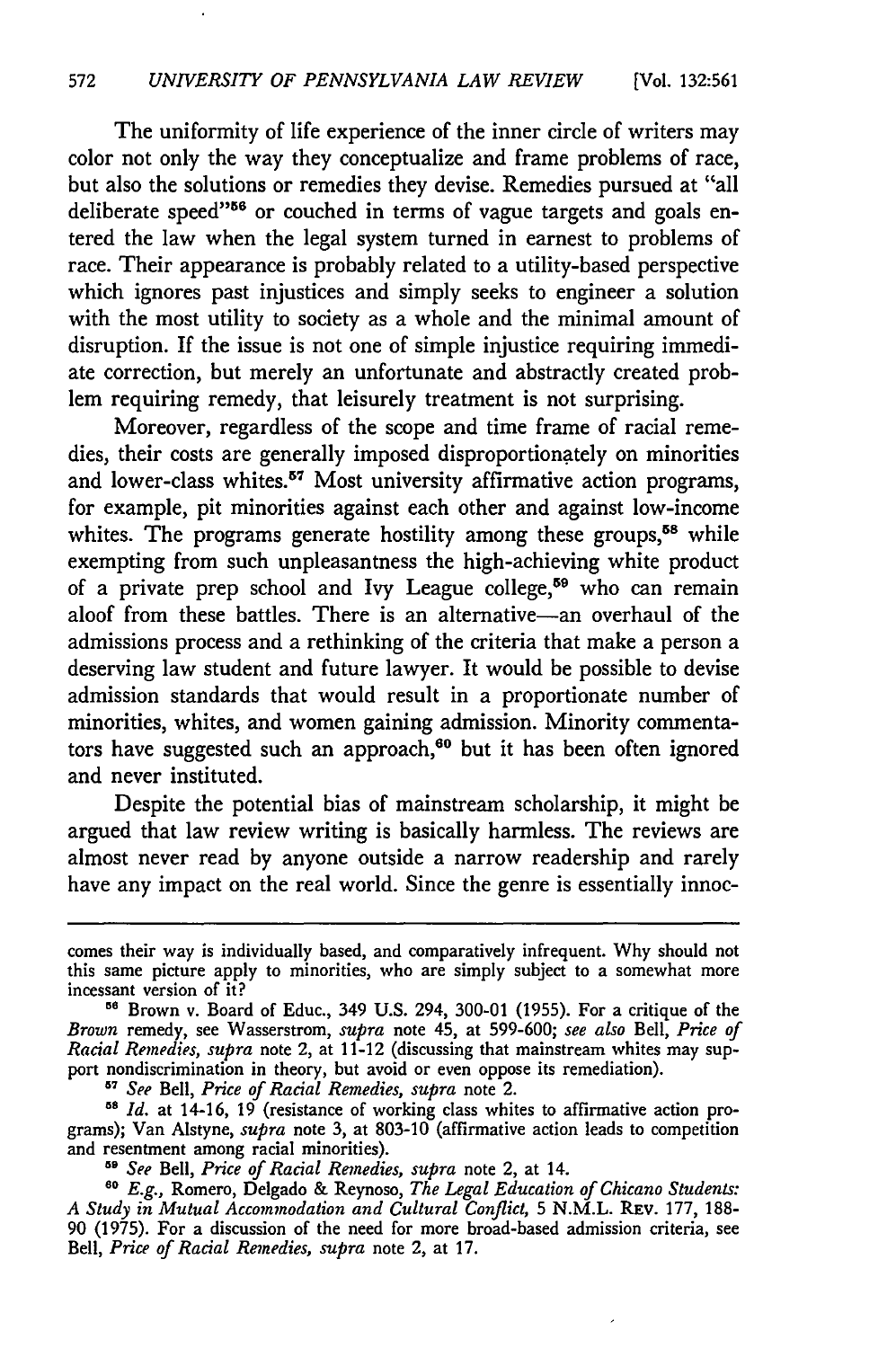uous, why get excited if the authors of certain articles play **by** odd rules?

The game is not harmless. Courts do cite law review articles; $61$ judges, even. when they do not rely on an article expressly, may still read and be informed **by** it. What courts do clearly matters in our society. Moreover, what law professors say in their elegant articles contributes to a legal climate, a culture. Their ideas are read and discussed **by** legislators, political scientists, and their own students. They affect what goes on in courts, law classrooms, and legislative chambers. Ideologies-perspectives, ways of looking at the world-are powerful. They limit discourse. They also enable the dominant class to maintain and justify its own ascendancy. Law professors at the top universities are part of this dominant class, and their writings contribute to the ideologies that class creates and subscribes to. These writings are not harmless; they have clout.

**My** conclusion to this point is that there is a second scholarly tradition, that it consists of the exclusion of minority writing about key issues of race law, and that this exclusion does matter; the tradition causes bluntings, skewings, and omissions in the literature dealing with race, racism, and American law. What accounts for, what sustains this tradition? And, can it be defended or justified?

#### III. **IMPERIAL SCHOLARSHIP-EXPLAINING THE TRADITION**

Studied indifference to minority writing on issues of race would be justified if the writing were second-rate, inelegant, unscholarly, or unimaginative. But, as was mentioned earlier, minority writers have had little trouble gaining recognition outside the core areas of civil rights.<sup>62</sup> Poor quality of the writing therefore seems an unlikely explanation. It could also be argued that minority authors who write about racial issues are not objective, that passion and anger render them unfit to reason rigorously or express themselves dearly, while white authors are above self-interest and thus capable of thinking and writing objectively. But this too seems implausible, for it presupposes that white writers have no vested interest in the status quo. Moreover, common experience suggests that most persons, including minorities, perform better, not worse, at tasks they care deeply about. And, even if minority authors were offering one-sided views, their suggestions are at least data, material that deserves mention for what it discloses; one would

**1984]**

*<sup>&</sup>quot;1 See, e.g.,* Regents of Univ. of Cal. v. Bakke, 438 **U.S. 265, 288** n.25 (1978) (citing 10 law review articles **by** white male authors). **<sup>62</sup>***See supra* note **19** and accompanying text.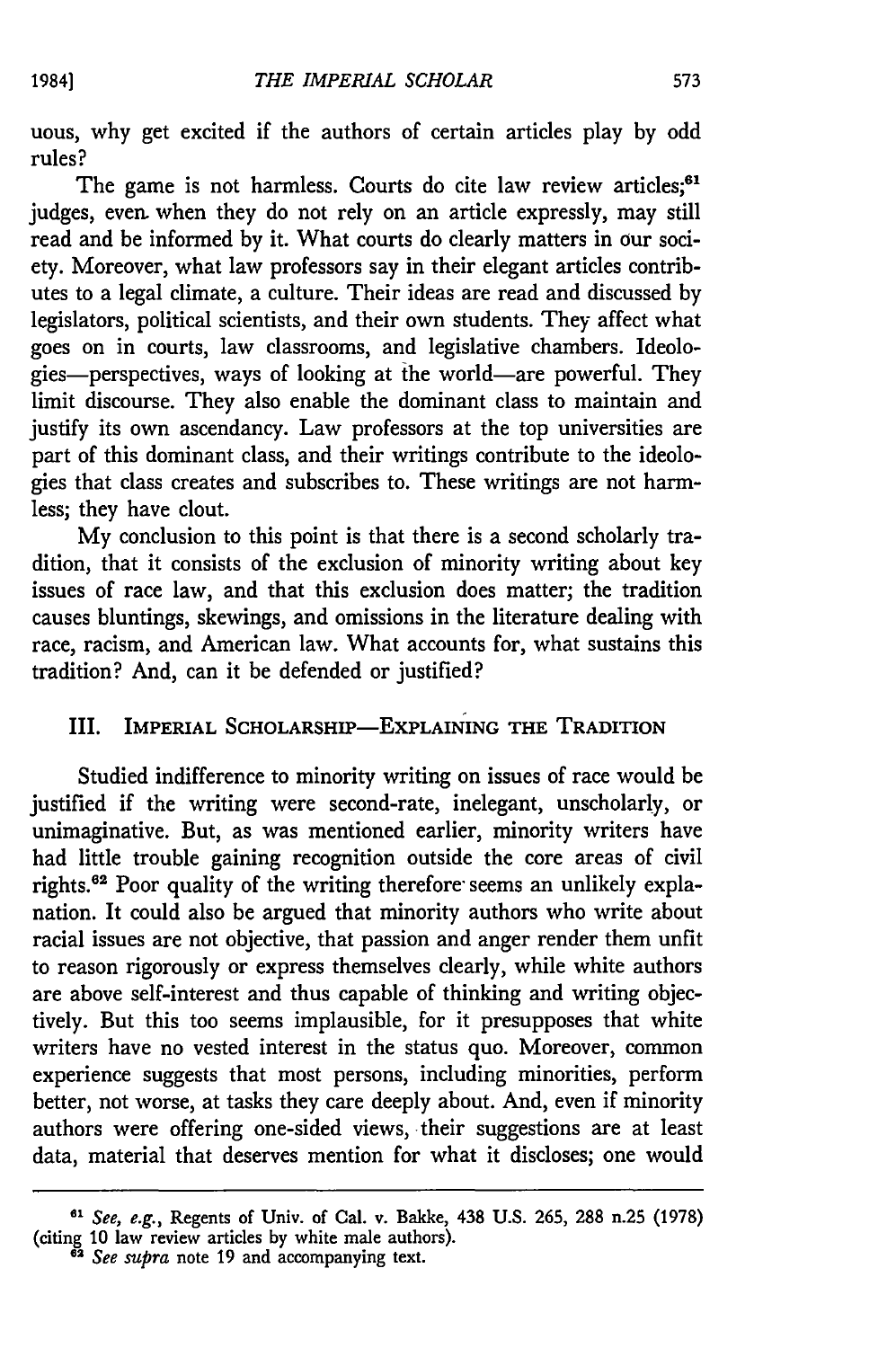not expect such telling data to be completely ignored. When discussing women's issues, white male elite writers more often seem to cite at least some white female writers (such as Kay, Weitzman, and Ginsberg).<sup>63</sup> These women write with passion and commitment, qualities that evidently do not render them unfit to be taken seriously. Lack of objectivity on the part of minority authors, then, seems an inadequate explanation for their treatment at the hands of leading white scholars.

In explaining the strange absence of minority scholarship from the text and footnotes of the central arenas of legal scholarship dealing with civil rights, I reject conscious malevolence or crass indifference. I think the explanation lies at the level of unconscious action and choice.<sup>64</sup> It may be that the explanation lies in a need to remain in *control,* to make sure that legal change occurs, but not too fast. The desire to shape events is a powerful human motive and could easily account for much of the exclusionary scholarship I have noted. The moment one makes such a statement, however, one is reminded that it is these same liberal authors who often have been the strongest supporters of affirmative action in their own university communities, and who have often been prepared to take chances (as they see it) to advance the goal of an integrated society. Perhaps the two behaviors can be reconciled by observing that the liberal professor may be pleased to have minority students and colleagues serve as figureheads, ambassadors of good will, and future community leaders, but not necessarily happy with the thought of a minority colleague who might go galloping off in a new direction.

Once, early in my career, I co-authored a law review article about Mexican-Americans (as they were called then) as a legally cognizable class, one that can sue in its own name for injuries to its members. $65$ This was in the mid-1970's when the results of Chicano activism were just reaching the courts. At that time, a few decisions, notably *Lopez* Tijerina v. Henry,<sup>66</sup> had held that Chicanos could not sue collectively

**<sup>63</sup>***See, e.g.,* L. TRIBE, *supra* note 19, § 16-27, at 1072 n.16, § 16-28, at 1075 nn.4-5; Karst, *supra* note 3, at 11 n.56, 55 n.306, 56 n.310, 57 n.320.

*<sup>&</sup>quot; See* Blumer, *Race Prejudice as a Sense of Group Position,* 1 **PAC.** L.J. 3,4 (1958) (racial prejudice inhering in a collective sense of group position); Brest, *supra* note 3, at 14-15 (discussing "unconscious racially selective indifference"); Lawrence Book Review, 35 **STAN.** L. REV. 831, 841-43 (1983) ("Ideology as an Unconscious Defense Mechanism").

**<sup>15</sup>**Delgado & Palacios, *Mexican-Americans as a Legally Cognizable Class under Rule 23 and the Equal Protection Clause,* 50 NOTRE DAME LAW. 393 (1975).

**<sup>66</sup>** 48 F.R.D. 274 (D.N.M. 1969), *appeal dismissed,* 398 U.S. 916 (1970), *discussed in* Delgado & Palacios, *supra* note 65, at 398-404; *see also id.* at 398 n.43 (examples of cases in which it was held that Mexican-Americans are not considered a race for equal protection purposes.)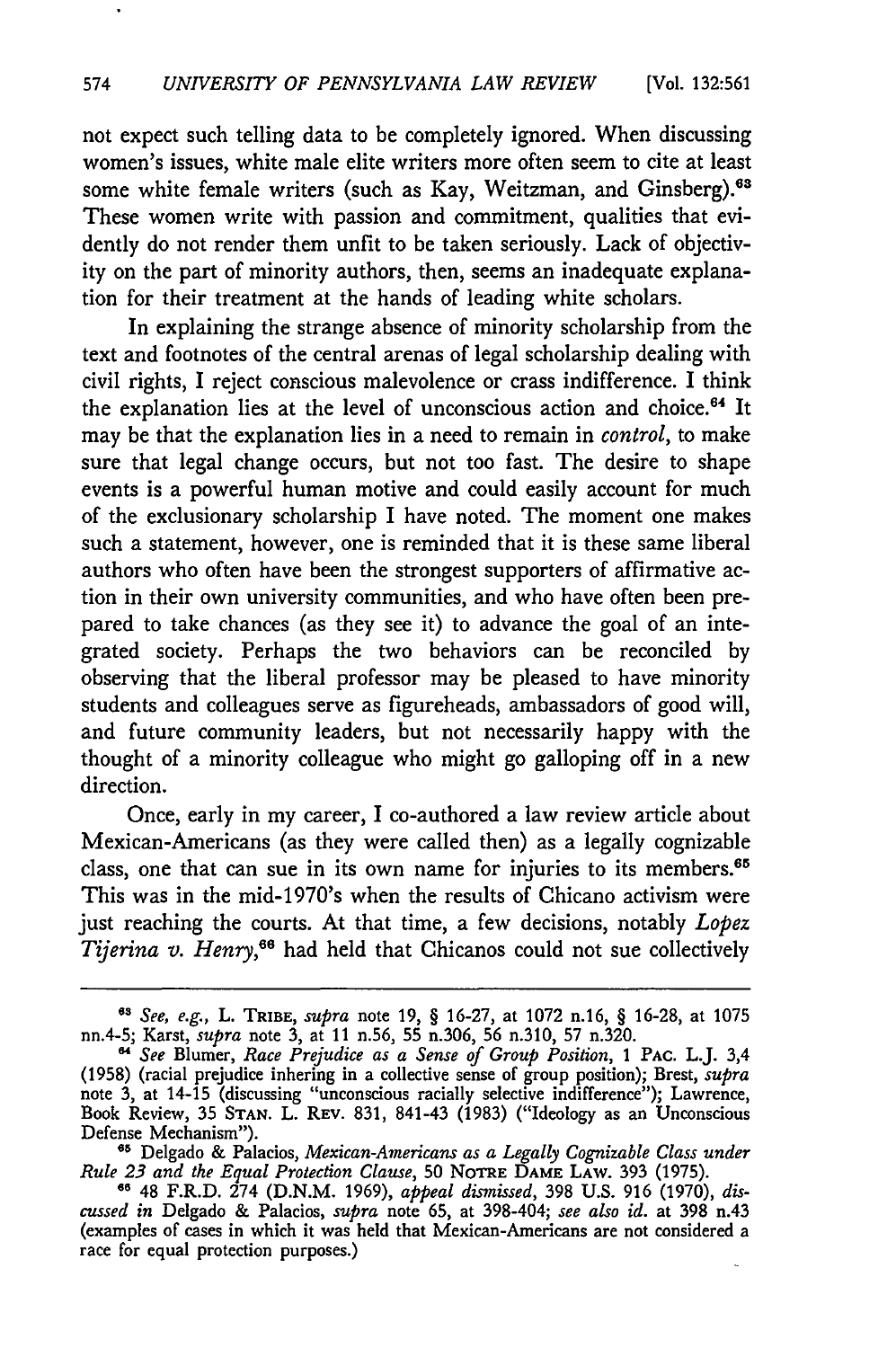because of problems with class definition.<sup>67</sup> Some Chicanos speak Spanish, some do not; some have Spanish surnames, some do not; some trace their ancestors to Mexico, some do not. Chicanos were thus held too amorphous a group to be permitted to sue for class-based relief.<sup>68</sup> My article explained several valid ways of getting around the class-definition problem and gave several reasons why this should happen. Shortly after the article appeared, I received a long letter from a white litigator at a public interest law firm that concerns itself with the legal problems of Mexican-Americans. The letter told me, in clear, terse language, of the disservice I had done to the cause of Chicano legal rights. Its essence was that the writer's organization had been successfully finessing the class-definition problem, and my article had instead focused attention on it, making matters worse. I suffered terrible remorse until the Supreme Court decided in the following term that Mexican-Americans are a legally cognizable class for the purpose of civil rights suits.<sup>69</sup>

Had the litigator, a former professor at a major law school, simply made a mistake in judgment? Or was there more behind the letter and its insistence that I stay out of the picture and leave things to persons who know better? I think many civil-rights activists and scholars derive a sense of personal satisfaction from being at the forefront of a powerful social movement.<sup>70</sup> Command and influence are heady things; it takes an alert person to realize when to step back, to know when his or her efforts have begun to interfere with the intended beneficiaries' effective engagement in their own affairs. The inner-circle authors' strong identification with their own role may prevent them from understanding when it is time for them to begin to leave it behind.

Another closely related motive is fear. Most of the white scholars who make up the inner circle spent some of their formative years of teaching during the late 1960's and early 1970's when a number of extraordinary things were happening in our society. Lawyers, and especially law professors, are deeply committed to the rule of law; but during those years the rule of law seemed to mean relatively little.

1984]

**<sup>67</sup>**All suits must be brought in the name of an individual or a well-defined group. *See, e.g., Tijerina,* 48 F.R.D. at 276-78, *discussed in* Delgado & Palacios, *supra* note 65, at 399-401.

*<sup>68</sup>Tijerina,* 48 F.R.D. at 276-77.

**<sup>9</sup>** Castaneda v. Partida, 430 U.S. 482, 494-96 (1977); *see also* Keyes v. School Dist. No. One, 413 U.S. 189, 197 (1973), *discussed in* Delgado & Palacios, *supra* note **65,** at 396.

**<sup>70</sup>***Cf* V. **COUNTRYMAN** *&* T. **FINMAN,** THE LAWYER **IN** MODERN **SOCIETY 577-84 (1966)** (In the early 1960's, lawyers for southern Black clients were difficult to find.); *id.* at **584-87** (Fear of verbal disapproval, adverse publicity, loss of prestige, and loss of clients may deter lawyers from accepting unpopular clients.); Lawrence, *supra* note 64, at 842-43 (psychology of white leader confronted with fact of racism).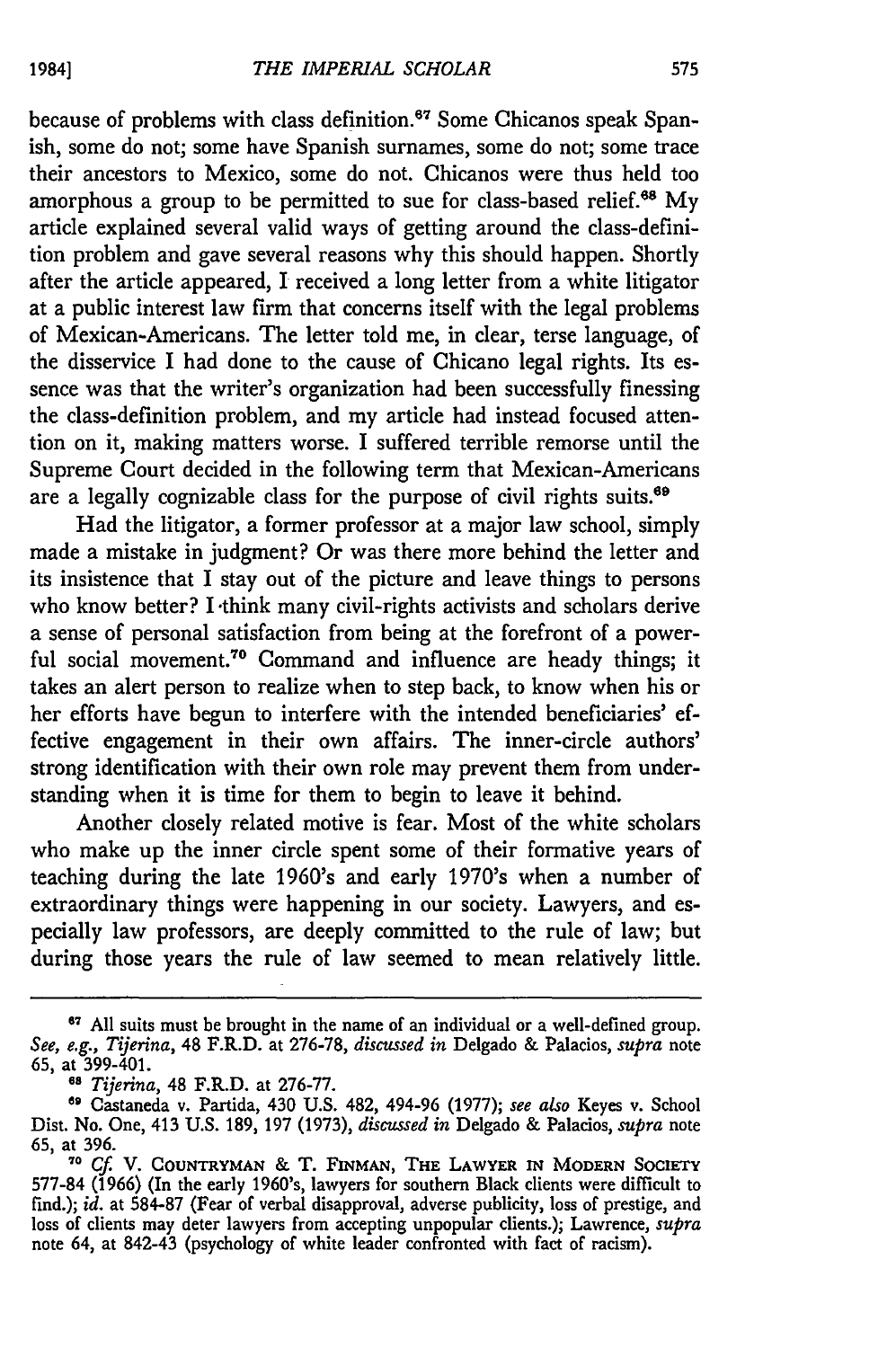Events were out of control. Law seemed powerless to stop the popular tides that surged-the civil rights movement, inner city riots, draft resistance. The professors who now dominate legal scholarship and dictate legal styles saw what the excesses of passion can do. Perhaps, scarcely knowing it, they came to emphasize scholarship that is controlled, incremental, and seemingly nonideological, and to resist that of a more tempestuous, change-oriented nature.<sup>71</sup> The fear of losing control would explain a number of things-the emphasis on procedure and role, the downplaying of substance.<sup>72</sup> It would explain inattention to the reparations argument<sup>73</sup> and avoidance of issues of guilt and complicity.74 It would explain the treatment of racism and discrimination as vestigial aberrant behavior not connected by any common thread, much less illustrating an implied social compact.<sup>75</sup> It would explain the lack of citation to minority writers, who have drawn attention to some of the thornier problems and conflicts in the area of race relations.<sup>76</sup>

- *<sup>72</sup>See supra* notes 39-41 and accompanying text.
- <sup>73</sup> See supra notes 44-45 and accompanying text.
- **'** *See supra* notes 45-48 & 51-71 and accompanying text.
- <sup>75</sup> See supra notes 51-55 and accompanying text.

**78** Minority writers who have focused on difficult problems overlooked by mainstream writers include Bell, *Price of Racial Remedies, supra* note 2, at 12 (discussion of mainstream opposition to any means to achieve racial equality that burdens the White majority); Bell, *Serving Two Masters: Integration Ideals and Client Interests in School Desegregation Litigation,* 85 YALE L.J. 470 (1976) (conflicts between the goals of minority clients and their lawyers); Bell, *In Defense of Minority Admissions Programs: A Reply to Professor Graglia,* 119 U. PA. L. REV. 364 (1970) (criticism of the abandonment of efforts undertaken to remedy past racial injustices); Ravenell, DeFunis *and* Bakke. **.** . *The Voice Not Heard,* 21 How. L.J. 128 (1978) (proposal for achieving racial diversity in professional schools); Romero, Delgado & Reynoso, *supra* note 60 (attention to the shortage of minority professionals and the need to alleviate that shortage); Smith, *Reflections on a Landmark. Small Preliminary Observations on the Development and Significance of the University of California v. Allan* Bakke, 21 How.

**<sup>71</sup>***See* sources cited *supra* note 3; *cf. supra* text accompanying note 63, where it was observed that some inner-circle writers do cite feminist writers, even though the work of many feminist writers shows passion and commitment. Any apparent differences in these observations are reconcilable. On a general level, feminist literature may be less threatening to establishment male writers than militant minority literature because the latter, unlike the former, is identified with a movement that at times in its history has embraced violence or civil disobedience. Upon close examination, the difference in treatment of feminist and minority literature may be illusory. The more radical feminist writers, such as Katherine MacKinnon or Susan Brownmiller, seem to be cited less often than the more mainstream feminist authors, such as those mentioned in the text accompanying note 63. Like much minority literature, the generation of more radical feminists propose far-reaching changes in the ways in which society is constituted. The more mainstream feminists tend to be more assimilationist in their proposals. In contrast to the more radical, they are primarily concerned with expanding women's role within the existing societal framework. The writing of this latter group may thus strike a sympathetic chord with inner-circle writers, while the work of the more radical group a sympathetic chord with inner-circle writers, while the work of the more radical group may be ignored for reasons similar to those that explain the treatment of minority writers discussed in this Article.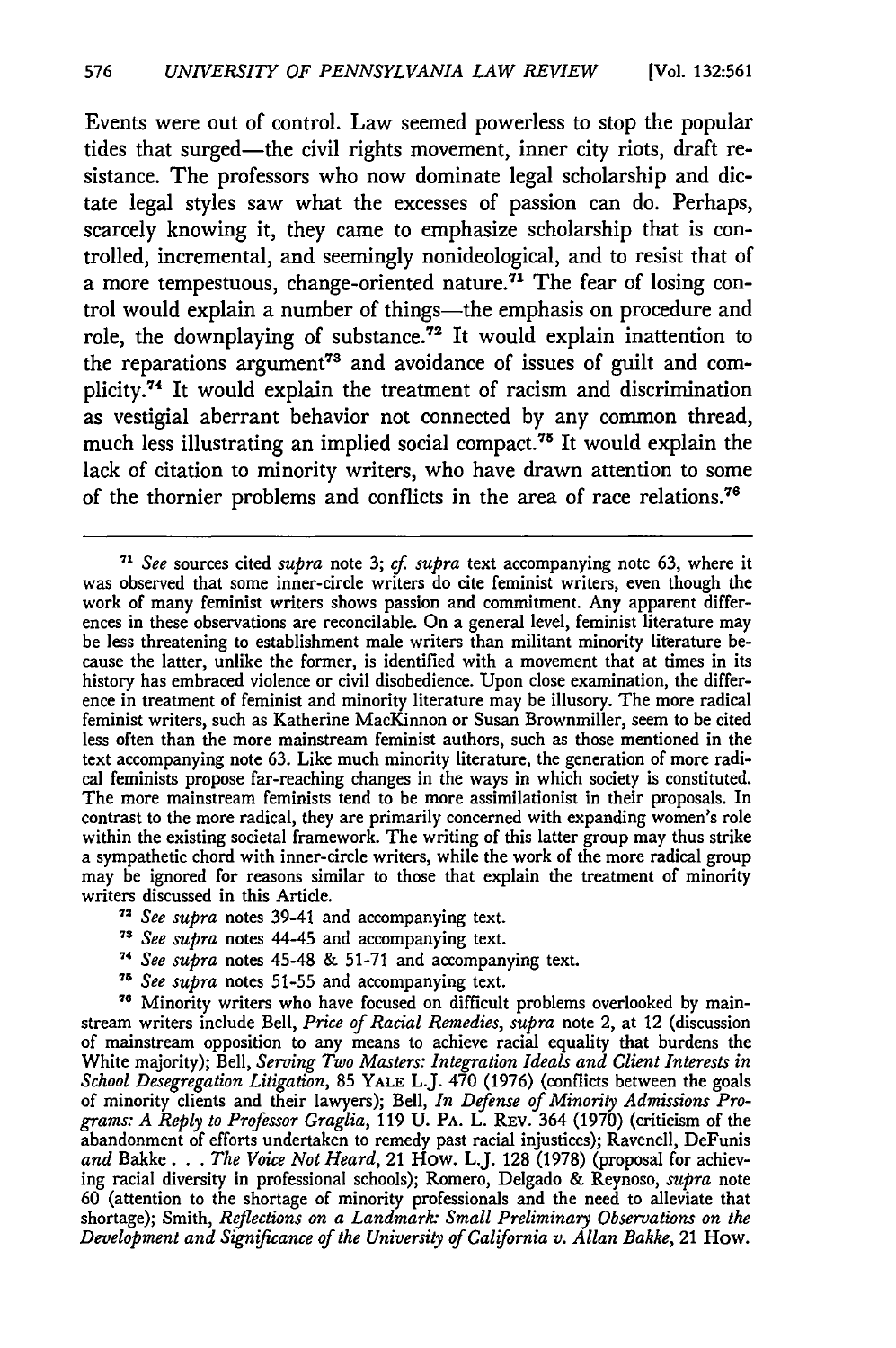Whatever the explanation of the phenomenon, it has not gone unnoticed. Derrick Bell once observed that the exclusion of minority participants from litigation and scholarship about Black issues reminds him of traditional families of former years in which parents would tell their children, "Keep quiet. We are talking about you, not to **you.""7**

What should be done? As a beginning, minority students and teachers should raise insistently and often the unsatisfactory quality of the scholarship being produced **by** the inner circle-its biases, omissions, and errors. Its presuppositions and world-views should be made explicit and challenged. That feedback will increase the likelihood that when a well-wishing white scholar writes about minority problems, he or she will give minority viewpoints and literature the full consideration due. That consideration may help the author avoid the types of substantive error catalogued earlier.<sup>78</sup>

But while no one could object if sensitive white scholars contribute occasional articles and useful proposals (after all, there are many more of the mainstream scholars), must these scholars make a career of it? The time has come for white liberal authors who write in the field of civil rights to redirect their efforts and to encourage their colleagues to do so as well. There are many other important subjects that could, and should, engage their formidable talents. As these scholars stand aside, nature will take its course; I am reasonably certain that the gap will quickly be filled **by** talented and innovative minority writers and commentators. The dominant scholars should affirmatively encourage their minority colleagues to move in this direction, as well as simply make the change possible.

Only such a transformation will end the incongruity of one group's maintenance of a failed ideology for another, an irony that Judge Wyzanski saw as clearly as anyone:

To leave non-whites at the mercy of whites in the presentation of non-white claims which are admittedly adverse to the whites would be a mockery of democracy. Suppression, in-

L.J. **72 (1978)** (proposal to revamp current professional school admissions procedures to compensate for minority deprivation). *See generally Symposium, A Step Toward Equality: Affirmative Action and Equal Opportunity,* 4 **BLACK** L.J. 211 (1974).

**<sup>77</sup>**Bell, *Price of Racial Remedies, supra* note 2, at 4; *see also* R. **WILKINS, A MAN'S LIFE 216-17 (1982)** (author, a Black, attended a high level political strategy session of "White Brahmins" engaged in planning country's civil rights policy; ex- pressed anger that minority representatives, except himself, were not present); Lawrence, *supra* note 64, at 846 ("Because virtually an entire community of thinkers share the privileged positions, the need for justifications, and the resulting distorted perceptions, those perceptions are mutually confirming and appear undistorted."). **<sup>78</sup>***See supra* text accompanying notes **33-60.**